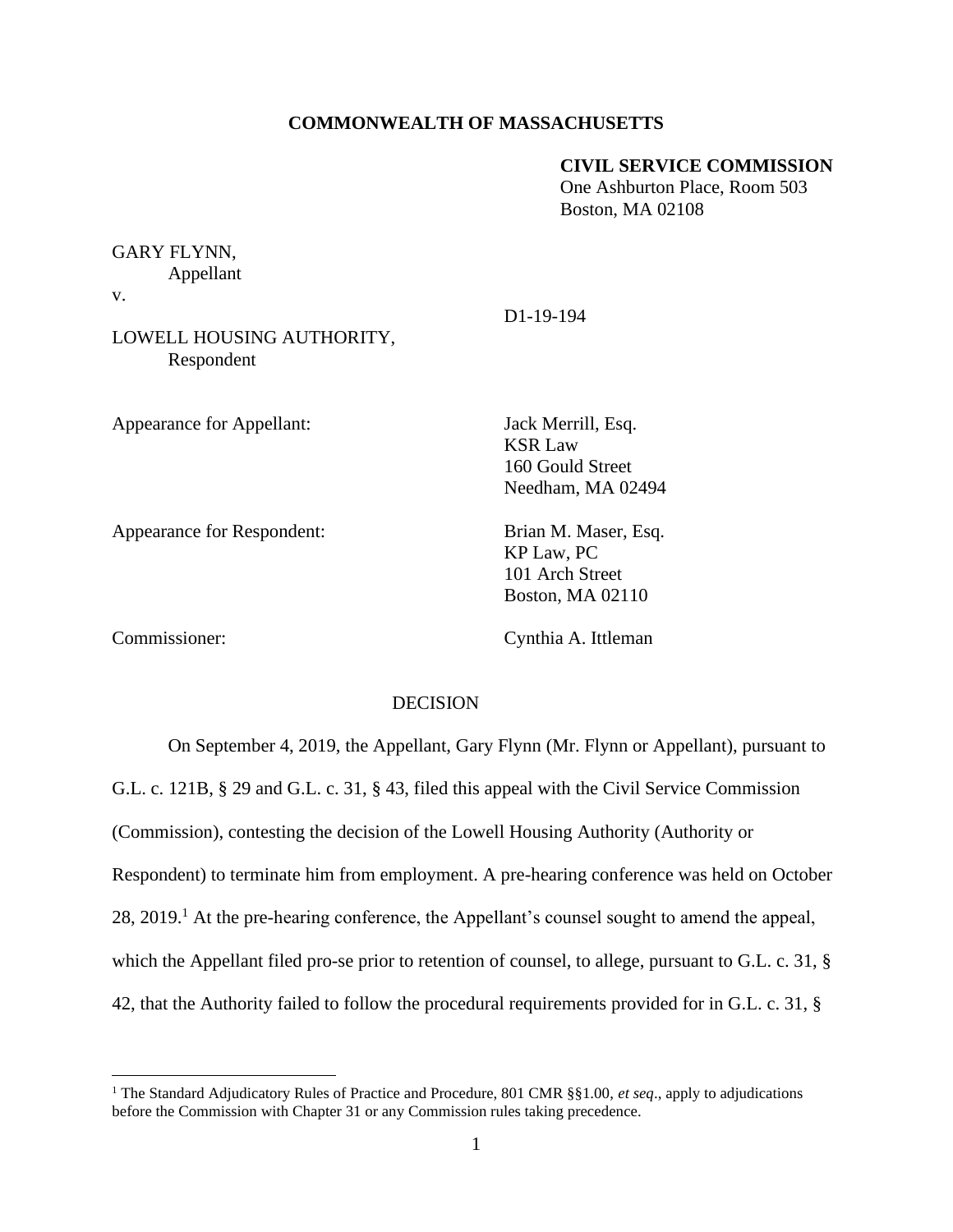41. Following receipt of the Appellant's written Motion to Amend and the Authority's

Opposition, the Commission allowed the Appellant's Motion to Amend. A full hearing was held over a two-day period on December 9, 2019 and December 23, 2019 at the Armand P. Mercier Community Center in Lowell, MA. As no written notice was received from either party, the hearing was declared private. The full hearing was digitally recorded.<sup>2</sup> Both parties submitted post-hearing proposed decisions.

# **FINDINGS OF FACT**:

Forty-four (44) Exhibits and two (2) Appointing Authority Exhibits were entered into evidence at the hearing. Based on the documents submitted and the testimony of the following witnesses:

# *For the Lowell Housing Authority:*

- Janice Gomes, Assistant Property Manager;
- Denis Ryan, Property Manager;
- Adam Garvey, Assistant Executive Director;
- William Cassella, President of Local Union 115; and
- Dr. Gary K Wallace, Executive Director

# *For the Appellant:*

Gary Flynn, Appellant

and taking administrative notice of all matters filed in the case and pertinent statutes, regulations,

case law and policies, and reasonable inferences therefrom, a preponderance of the evidence

establishes the following findings of fact:

1. The Appellant, Gary Flynn, began his employment with the Lowell Housing Authority in

2001 as a temporary Custodian. He became a permanent Custodian with the Authority in

2002. In 2009, based on seniority, Mr. Flynn was promoted from Custodian to Maintenance

<sup>&</sup>lt;sup>2</sup> Subsequent to the hearing and the submission of post-hearing briefs, the Commission had a written transcript prepared of the hearing.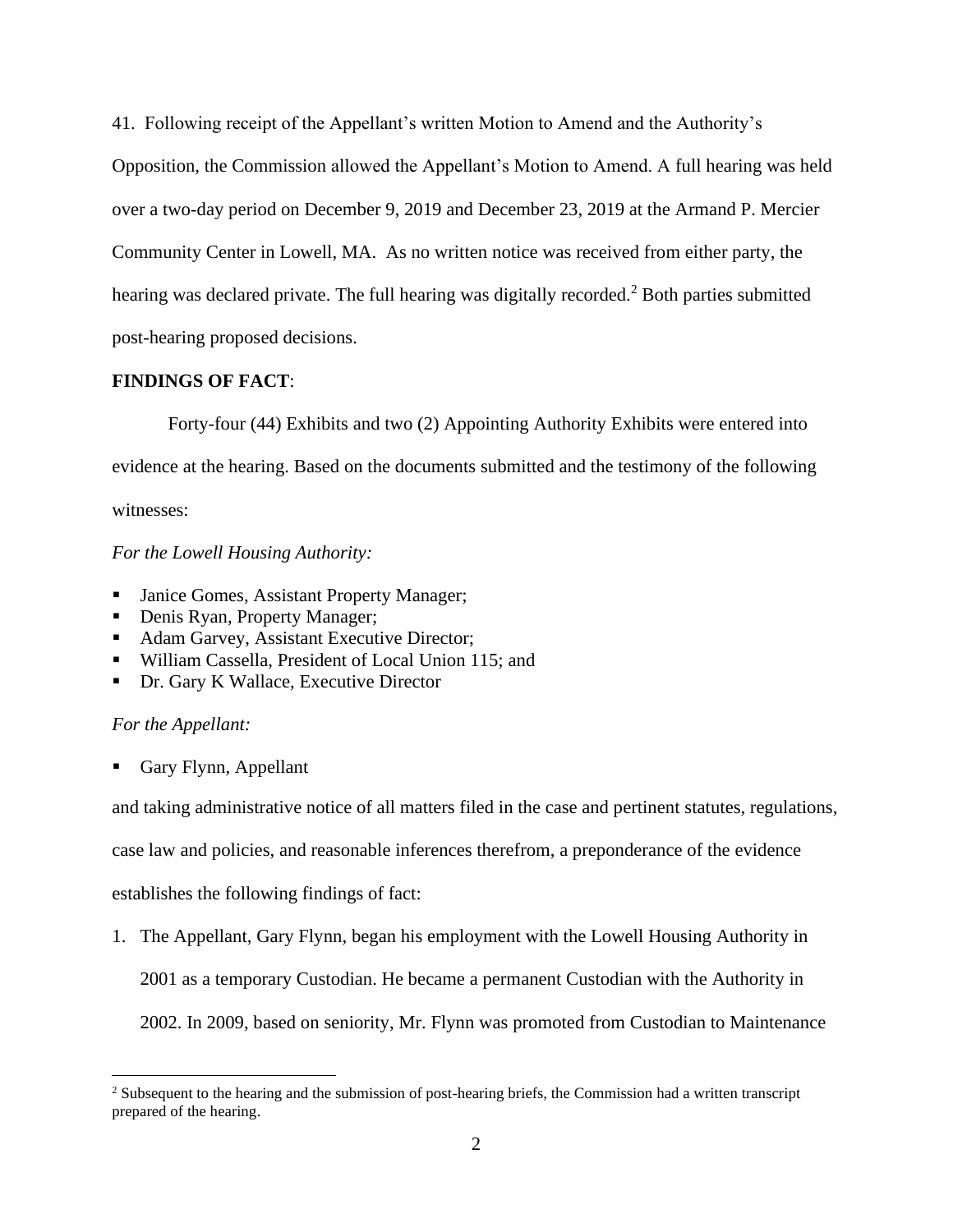Technician. He was employed at the Authority as a Maintenance Technician from 2009 to 2019. (Testimony of Mr. Flynn; Ex. 2, 3, 4). Mr. Flynn's father had been a member of the Authority Board of Commissioners sometime prior to 2017. (Ex. 14)

- 2. Mr. Flynn is a member of the Local Union 115 of the International Union of Public Employees (Union). The Union and the Lowell Housing Authority are signatories to a Collective Bargaining Agreement (Agreement) that is effective by its own terms through September 30, 2020 and was in effect at all times relevant to this appeal. (Ex. 1; Testimony of Flynn and Cassella)
- 3. Pursuant to the Agreement's Article XXIV Separation from Service, Section 24.1 entitled "Dismissals," an employee … "who has violated the Standards of Conduct as outlined in Article XVIII shall be subject to suspension and/or dismissal. The Authority will comply with the provisions of G.L. c. 31, § 41 to 45 for those employees with more than five (5) years of uninterrupted service." Mr. Flynn is an employee with more than five (5) years of uninterrupted service, having begun his permanent employment with the Authority in 2002. (Testimony of Flynn; Ex. 1, 2)
- 4. Article XVIII of the Agreement entitled "Standards of Conduct" promulgates the Authority's policy to have a productive work environment and prohibits conduct that may harass, interfere, or disrupt another's work performance. (Ex. 1, p. 27)
- 5. Sections 18.2(2)(d) and (k) of the Agreement set forth specific prohibited conduct that will subject an employee to disciplinary action, up to and including termination, and are relevant to the subject of this appeal. Subsection (d) prohibits "[i]nsubordination or the refusal by an employee to follow management's instructions concerning a job-related matter" while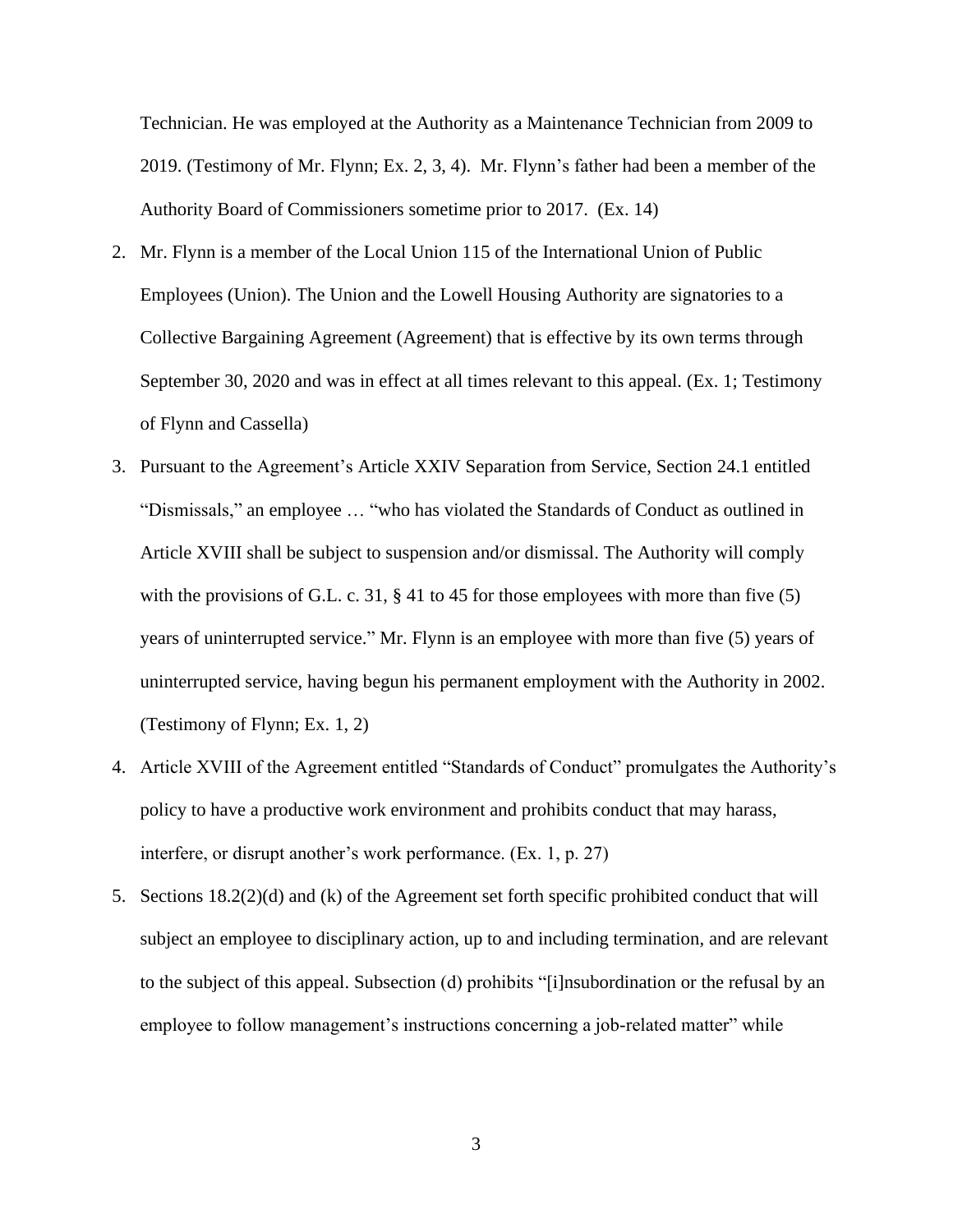subsection (k) prohibits "[u]nauthorized absence from work area, wasting time, loitering or sleeping." (Ex. 1, p. 27)

- 6. Suspensions of employees for three (3) days or less and lesser disciplinary sanctions, such as verbal warnings and written warnings, may be issued by Deputy Directors, Property Managers, and Division Directors, with the approval of the Executive Director of the Authority. (Ex. 42)
- 7. Suspensions of employees greater than three (3) days in length, demotions, or terminations may only be issued, exclusively, by the Executive Director of the Authority. (Ex. 42)
- 8. The Executive Director is the Appointing Authority for the Lowell Housing Authority. The Executive Director has appointment and removal powers of personnel as delegated to him by the Authority's Board of Commissioners, as set forth in the Executive Director's job description and the Authority's Personnel Policy. (Ex. 40, 42; Testimony of Wallace)
- 9. The buildings that house residents of the Lowell Housing Authority are divided into four (4) Federal Asset Property Management Properties, commonly referred to as an "AMP." Each AMP is made up of several buildings. Maintenance staff are assigned to each AMP to provide unskilled, semi-skilled, and skilled maintenance and repair services. (Testimony of Wallace and Garvey)
- 10. The hierarchy of the maintenance staff at an AMP includes the Property Manager at the top, followed by the Assistant Property Manager, the Housing Technicians, the Mechanics, Maintenance Technicians, and then the Custodians. (Testimony of Gomes)
- 11. The Assistant Superintendent of Facilities is the Property Managers' supervisor. Above the Assistant Superintendent of Facilities is the Superintendent of Facilities. The Assistant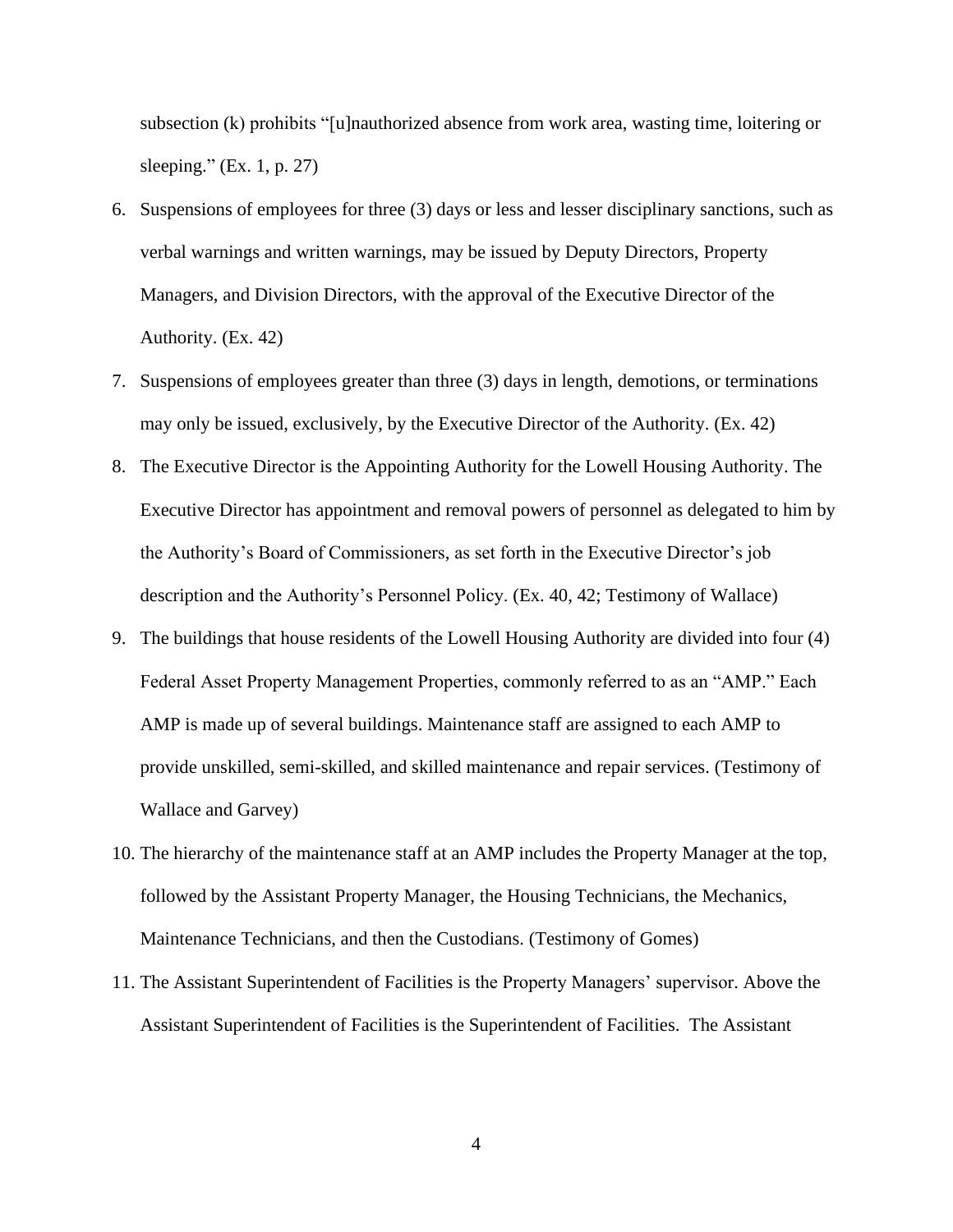Executive Director Supervises the Superintendent of Facilities and the Executive Director supervises the Assistant Executive Director. (Testimony of Wallace)

- 12. Dr. Gary K. Wallace serves as the Executive Director of the Authority and has served in that capacity since March 2002. Dr. Wallace began his employment with the Authority as a Housing/Property Manager in March 1987 and has held various positions of increasing responsibility prior to being named Executive Director. As the Executive Director, among his other duties and responsibilities, Dr. Wallace has appointment and removal powers of Authority personnel as delegated to him by the Authority's Board of Commissioners and as set forth in his job description, and the Authority's Personnel Policy. (Exs. 38, 39, 42, and 43)
- 13. Adam Garvey was named the Authority's Assistant Executive Director on April 1, 2019. He has been employed by the Authority for 11 ½ years. Immediately prior to his appointment as Assistant Executive Director, Mr. Garvey held the position of Chief Accountant for the Authority in 2008 and was promoted to the position of Chief Financial Officer (CFO) in November 2011. Mr. Garvey served as the Authority's CFO through March 31, 2019, when he was promoted to his current position. (Testimony of Garvey)
- 14. Mr. Garvey performs various job functions as the Assistant Executive Director, including tasks delegated to him by the Executive Director, as set forth in the position's job description. The Assistant Executive Director "may act for, and in the absence of, the Executive Director." (Testimony of Garvey and Wallace; Exs. 40 and 42)
- 15. The Property Manager determines the workload for the day, prioritizes work orders, and supervises the maintenance staff's time, among other responsibilities. If the Property Manager is out of the office, those below the Property Manager in the hierarchy report to and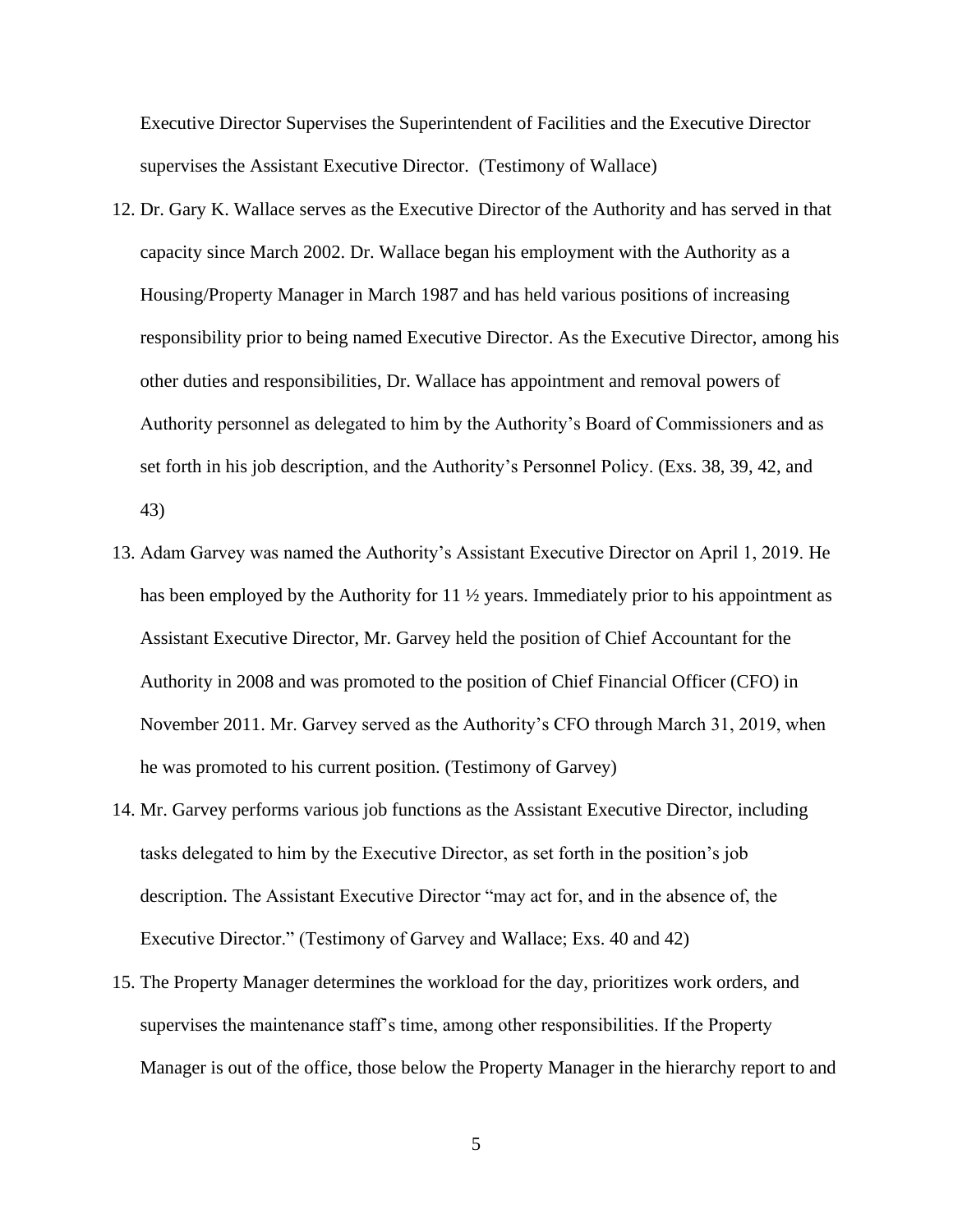take direction from the Assistant Property Manager. This system has been in place since 2002/2003; this system had been set up by Dr. Wallace, the Executive Director of the Authority.<sup>3</sup> (Testimony of Wallace, Gomes, Ryan and Garvey)

16. Maintenance staff are assigned maintenance tasks by written work orders that are typically prepared by the Property Manager or the Assistant Property Manager. A tenant will typically alert management to an issue in their unit that requires the attention of maintenance staff. A work order is then prepared, detailing the parameters of the job required. The job is either classified as "routine" or "emergency."<sup>4</sup> (Testimony of Ryan and Garvey)

# *Appellant's Disciplinary History with Lowell Housing Authority*

- 17. The Appellant had the lengthiest disciplinary record of any employee of the Authority at the time his employment was terminated. (Testimony of Wallace)
- 18. On or about February 3, 2003, approximately one (1) year after the Appellant was hired, he received a five  $(5)$ -day suspension without pay for violation of Section 18.2  $(2)(k)$ ,  $(t)$ , and (w) for an unauthorized absence from the work area; engaging in behavior or conduct that

<sup>3</sup> Dr. Wallace testified that when he first became Executive Director in the early 2000's, he revamped the management model of the AMP. Previously, the management was bifurcated with a Housing Manager, who had authority over the residents, and a Maintenance Supervisor, who had authority over the maintenance staff. Dr. Wallace wanted to change that model and make one person in charge of the AMP, creating a "strong property manager model." This would make the Property Manager in charge of the AMP, and if the Property Manager was absent, the Assistant Property Manager would take the reins. (Testimony of Wallace).

<sup>4</sup> The Appointing Authority entered an exhibit at the hearing entitled "Lowell Housing Authority Emergency Policies." (AA Ex. 2) The emergency policy appears to advise mainly residents what the Authority considers an emergency as it relates to when maintenance can be expected to repair the issue. Included in the list is "electric power failure" and "sewer blockage (water closet and main line)." Neither a broken light switch nor a clogged bathroom sink was on the list specifically, although the Respondent argued that the risk of electrocution or shock from the broken light switch fell under an electrical emergency and the Appellant, in his brief, argued that a clogged bathroom sink fell under the sewer blockage. Upon review of the list, the Executive Director testified that the emergency list should be augmented in the future. (Testimony of Wallace). However, I do not find the Emergency Policies document to be controlling since the list is mainly for residents to refer to, not necessarily a list of what a property manager or assistant property may deem an emergency when prioritizing work on work orders. Moreover, the issue here is that the Appellant repeatedly refused to perform the task his supervisor asked him to do, asserting, in essence, that he had decided that the earlier task he was assigned was a higher priority, assuming authority he did not have.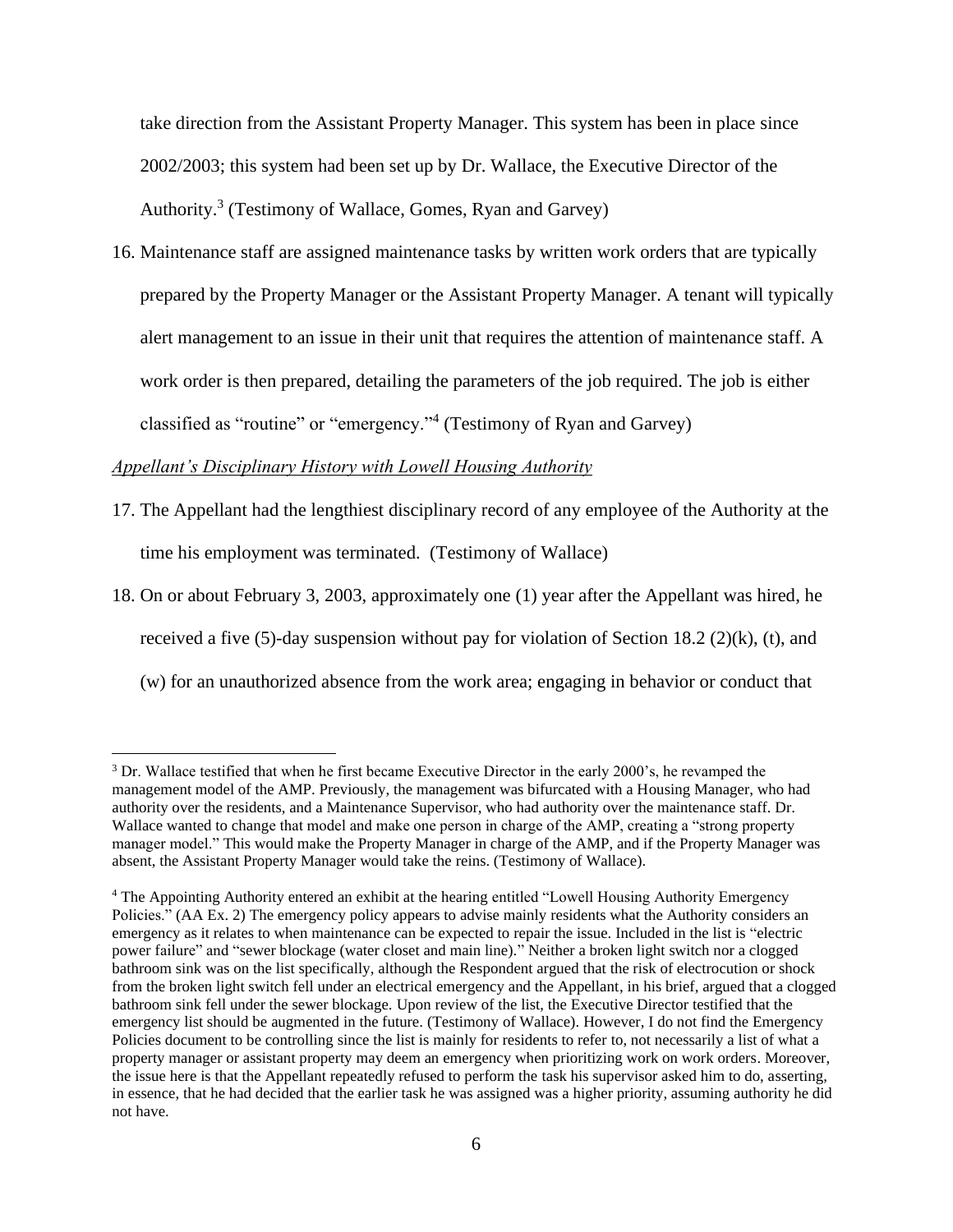was offensive, undesirable or contrary to the Authority's best interest, or engaging in behavior or conduct which brings discredit or dishonor to the Authority; and for engaging in criminal, infamous, dishonest, or notoriously disgraceful conduct. (Ex. 26)

- 19. On or about October 26, 2006, Mr. Flynn received a three (3)-day suspension without pay for violation of Section 18.2(2)(d), (g), (k), (t), and (w). Such violations included: insubordination; knowingly falsifying and/or altering LHA records (time sheets and work orders); unauthorized absences from work area and wasting time; behavior undesirable to the Authority's best interest; failure to perform tasks efficiently and in accordance with established quality standards; dishonesty; and misuse of LHA property and equipment. Within the Deputy Director of Facilities Management's Suspension Letter, he advised that he would be recommending to the Executive Director that Mr. Flynn's employment be terminated following the suspension period. (Ex. 25)
- 20. On or about November 1, 2006, rather than terminate Mr. Flynn, the Authority's Executive Director suspended Mr. Flynn for an additional fifteen (15) days without pay for violation of the Standards of Conduct in the Agreement, as alleged by the Deputy Director of Facilities Management. The reason for the suspension was insubordination; knowingly falsifying or altering a record; unauthorized absence from the work area; engaging in behavior or conduct offensive, undesirable or contrary to the Authority's interests; and criminal, infamous, dishonest or notoriously disgraceful conduct. (Ex. 24)
- 21. Four (4) months later, on or about March 30, 2007, Mr. Flynn was suspended for three days without pay for violation of Article 18 of the Agreement as a result of making an obscene gesture to the Authority's Director of Facilities Management. For the second time, the Deputy Director of Facilities Management, William Duggan, "highly recommended" that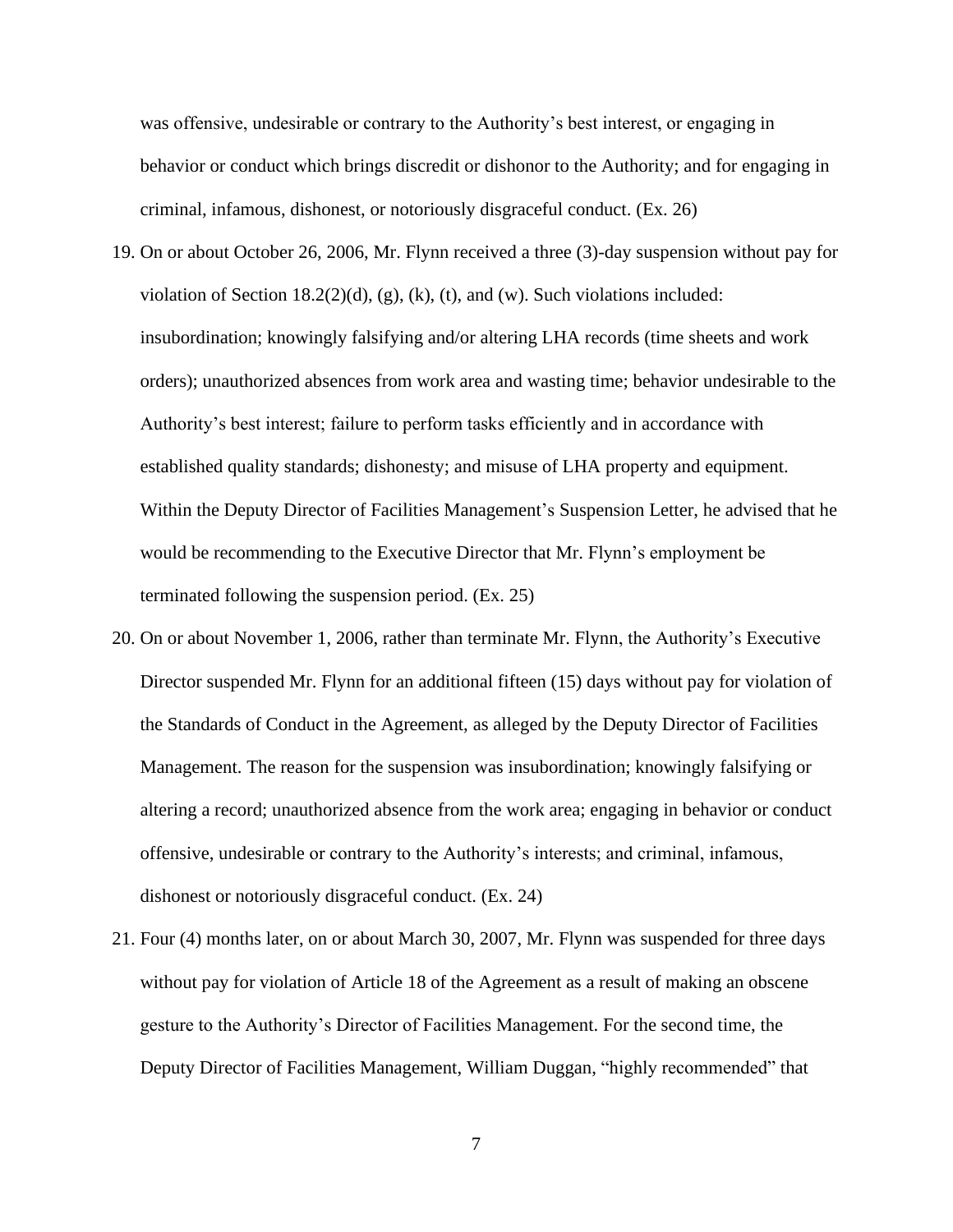Mr. Flynn be terminated from his employment with the Authority. Mr. Duggan noted of Mr. Flynn that "[Y]our tenure with the LHA has been and continues to be nothing more than disruptive, offensive, and hostile to the people you work with and the people you work for. In combination with your less than satisfactory work performance, I am also highly recommending that your employment with the LHA be terminated." (Ex. 23)

- 22. On or about April 24, 2007, Mr. Flynn agreed to a thirty (30)-day unpaid suspension and executed a Last Chance Agreement (2007 Last Chance Agreement) with the Authority for excessive sick leave; insubordination; and engaging in conduct deemed offensive, undesirable or contrary to the LHA's best interest. Additional unacceptable behavior considered within this suspension occurred on October 26, 2006, which included: insubordination; knowingly falsifying or altering LHA records; unauthorized absence from work area; behavior undesirable to the Authority's best interest, which conduct included yelling various offensive statements at an Authority contract vendor and asserting that his father is on the Authority Board of Commissioners when his father was no longer on the Authority Board. (Exs. 21 and 22)
- 23. The Appellant's 2007 LCA required Mr. Flynn to attend the Authority's Employee Assistance Program and to immediately register for the Anger Management Program. (Ex. 22).
- 24. The 2007 Last Chance Agreement provided, in relevant part, that "[t]he Employee understands and agrees that this is a last chance Agreement and that violation of any of the terms and conditions of this Agreement could result in discipline up to and including termination." (Ex. 22).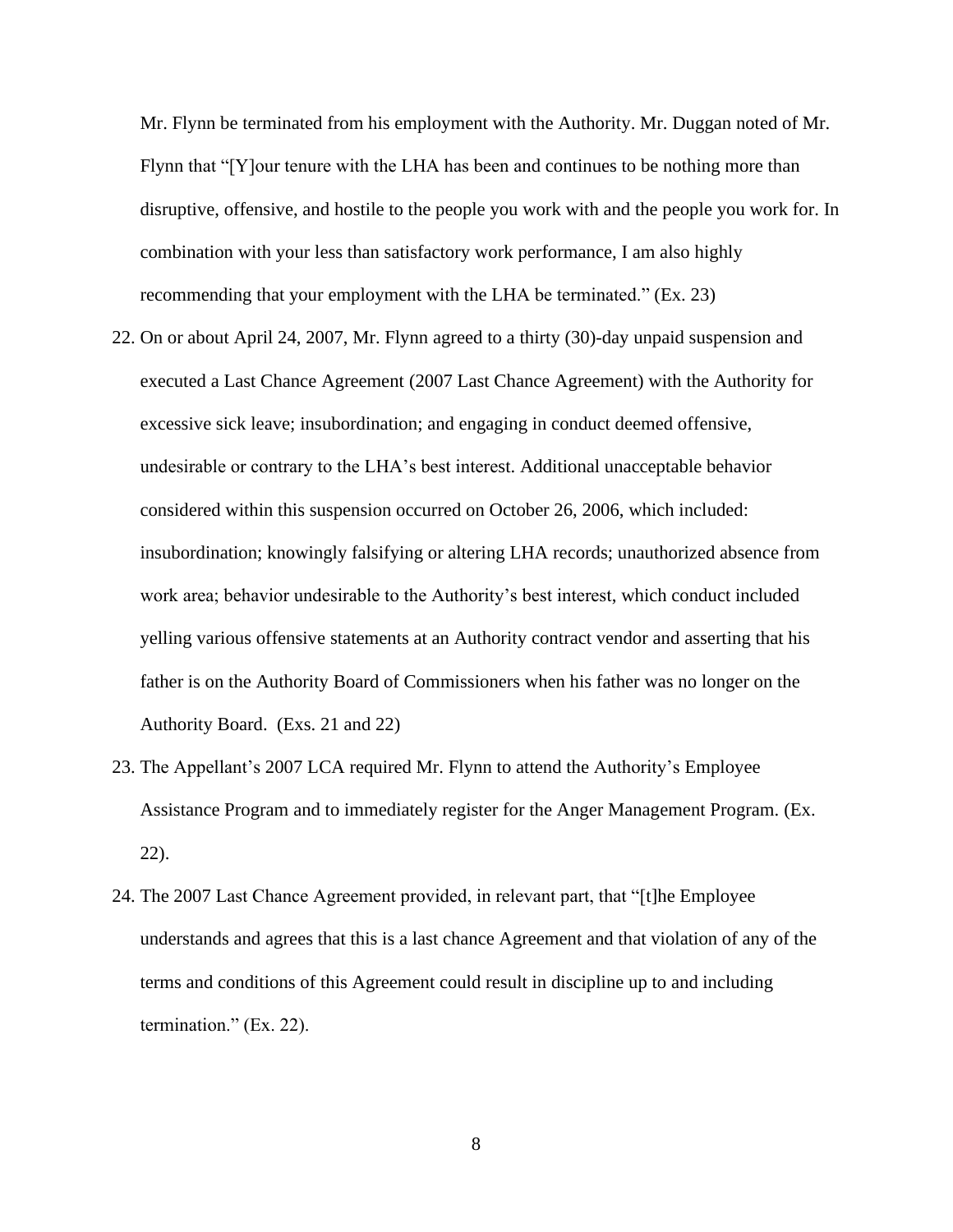- 25. On or about June 22, 2011, Mr. Flynn received a warning by the Authority for insubordination and violation of the Authority's rules of conduct. (Ex. 20)
- 26. Three (3) months later, on or about September 17, 2011, Mr. Flynn was suspended for one (1) day without pay for sexual harassment in violation of Section 18.2(2)(n) of the LCA, which prohibited engaging in any form of sexual harassment. (Ex. 19)
- 27. On or about July 30, 2015, Mr. Flynn was issued a written warning by his Property Manager for not being at an assigned vacant unit, in violation of Section  $18.2(2)(k)$  of the Agreement. (Ex. 17)
- 28. Six (6) months later, on or about January 20 and 21, 2016, Mr. Flynn was issued a verbal warning by his Property Manager for improper conduct and lack of cooperation/teamwork. (Ex. 16)
- 29. Six (6) months later, on or about June 16, 2016, Mr. Flynn received a written warning for failure to follow instructions; lack of cooperation/teamwork; and improper conduct. (Ex. 15)
- 30. On or about June 7, 2017, Mr. Flynn was suspended without pay for three (3) days for violation of Section 18.2(2)(b) and (t) of the Authority's Standards of Conduct. (Ex. 14)
- 31. On or about July 12, 2017, the Authority, Mr. Flynn, and Mr. Flynn's Union agreed to reduce the three (3)-day suspension issued on June 7, 2017, to a two (2)-working day suspension without pay. The parties entered into a Last Chance Agreement on this date, the second Last Chance Agreement in Mr. Flynn's tenure. (Exs. 13 and 14)
- 32. This second Last Chance Agreement between the Appellant, his union and the Authority provided, in relevant part: "[t]he Union and Mr. Flynn acknowledge that they have had a full and fair opportunity to review and understand the terms of this Agreement prior to executing it, and they further acknowledge that they enter into this Agreement freely and voluntarily,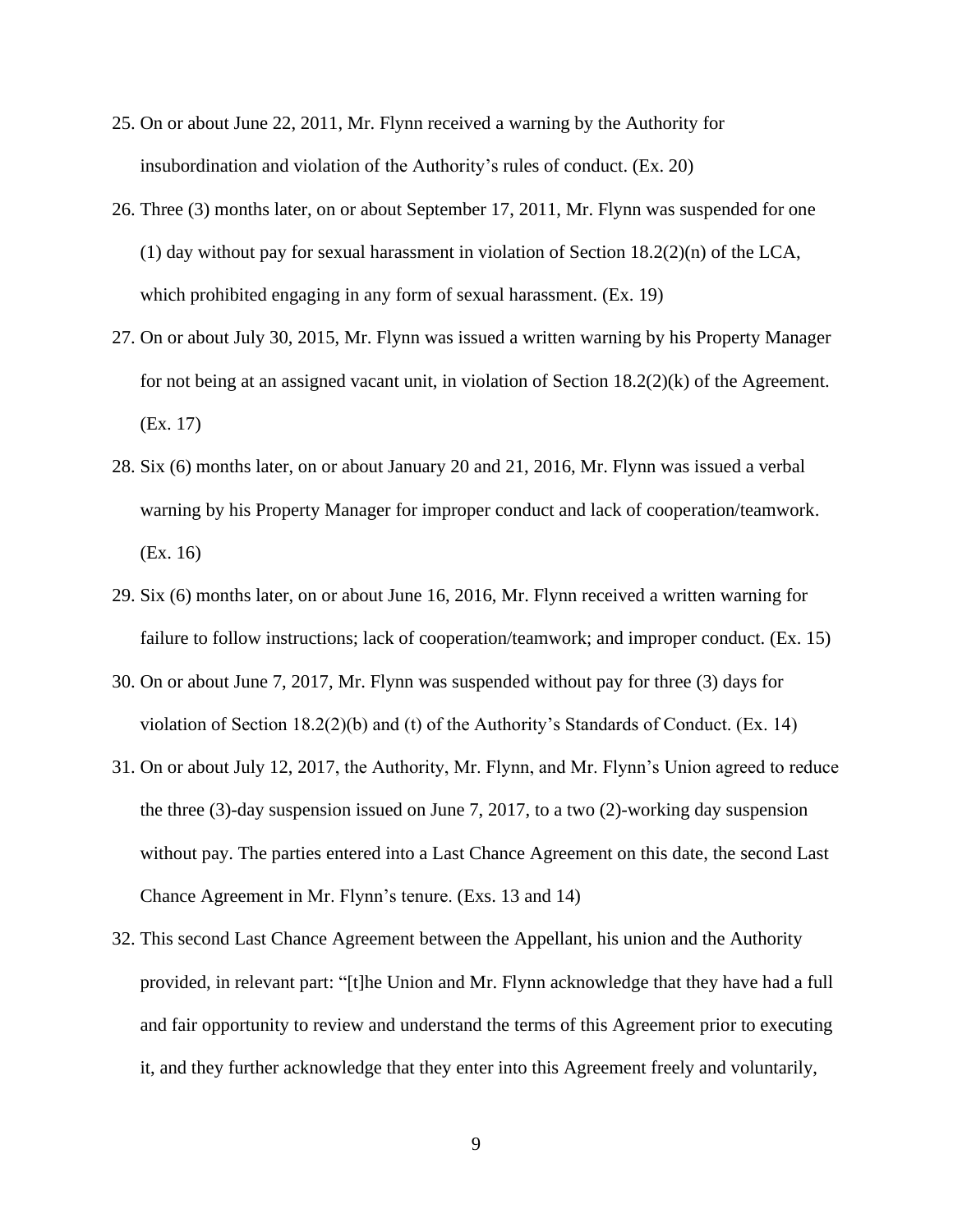and not as a result of any coercion or duress." (Ex. 13) Although the Appellant asserted that he had no union assistance in regard to the second LCA, the union representative signed it, along with the Appellant. (Testimony of Appellant; Ex. 13)

- 33. The final paragraph, number 6, of the 2017 Last Chance Agreement states that the parties agree that "[i]n light of Mr. Flynn's past disciplinary record with the Authority, which includes a five (5) day unpaid suspension in 2003, a fifteen (15) day unpaid suspension in 2006, a three (3) day unpaid suspension in March 2007, and a thirty (30) day unpaid suspension in April 2007, together with the execution of a Last Chance Agreement at that time, the Union and Mr. Flynn acknowledge that this settlement agreement serves as his final and last chance with the Authority and both the Union and Mr. Flynn are hereby on expressed notice that if Mr. Flynn commits any future violation of the Authority's Standards of Conduct, his employment with the Authority will be immediately terminated." (Ex. 13) Beside Mr. Flynn, no other Authority employee has been issued a last chance agreement (LCA), let alone two (2) LCAs. (Testimony of Wallace)
- 34. The Appellant did not recall his misconduct that resulted in a number of the disciplines issued against him by the Authority. (Testimony of Appellant) In connection with one disciplinary matter, which the Appellant could not specify or recall, he believed that he spoke to a union attorney. At another time in his testimony, the Appellant asserted that the union did not help him respond to his disciplinary suspensions. At yet another time in his testimony, the Appellant stated that a union representative may have aided him by negotiating the length of a suspension. Although a union representative co-signed the Appellant's 2017 LCA, the Appellant stated that the union did nothing in connection with that LCA. (Testimony of Appellant; Ex. 13) The Appellant believes that he may have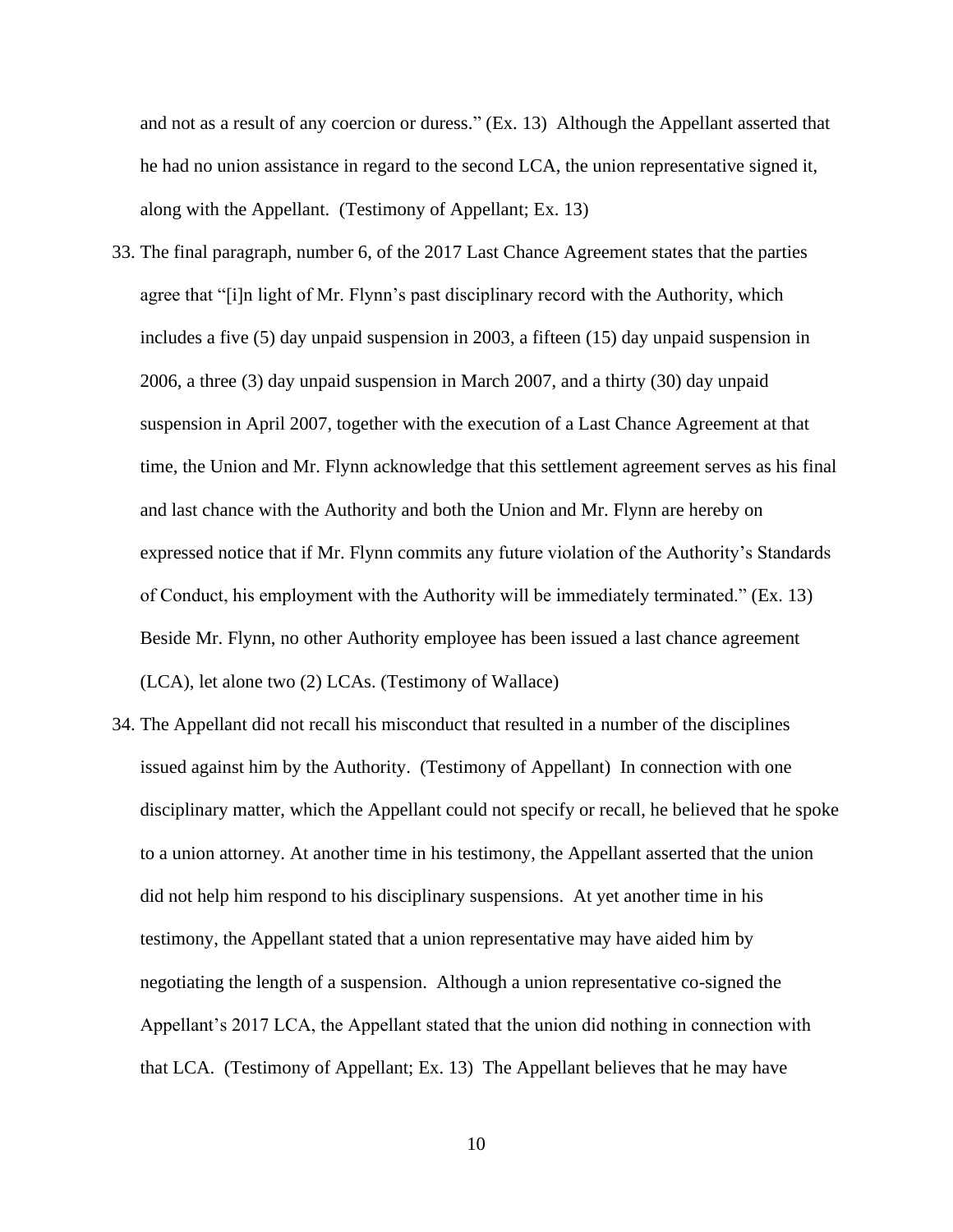grieved one of his disciplines but he did not pursue it beyond Step 1 of the grievance process. (Testimony of Appellant)

#### *August 16, 2019*

- 35. On Friday, August 16, 2019, Mr. Flynn was working in his capacity as a Maintenance Technician assigned to the City View Towers in Asset Management Property 4 (AMP 4). On that date, he was the only Maintenance Technician on duty during his shift. The Appellant worked from 8 a.m. to 12 p.m. that day, leaving his shift early as he had scheduled. (Testimony of Flynn and Gomes)
- 36. Janice Gomes was working at AMP 4 on August 16, 2019, as the Assistant Property Manager. Ms. Gomes has been employed by the Authority for eight (8) years and had held her current position at AMP 4 since July 2019. Prior to that, she had been an Assistant Property Manager at two (2) other Authority properties, AMP 2 and AMP 3, for just under three (3) years. Prior to that, she was a Housing Technician for the Authority. (Testimony of Gomes)
- 37. On August 16, 2019, Ms. Gomes was managing the maintenance staff in AMP 4, since the Property Manager, Denise Ryan, was not in that morning. When the Property Manager is absent, for whatever reason, the Assistant Property Manager assumes the duties of the Property Manager. (Testimony of Wallace, Garvey, Ryan and Gomes) Mr. Flynn asserted that he did not know that Ms. Gomes served as the Manager of the Maintenance staff when Ms. Ryan, the Property Manager is absent. (Testimony of Appellant)
- 38. A resident who was preparing to move into Unit 222 of AMP 4 came into Ms. Gomes's office at 8:55 AM that morning holding the toggle piece of a light switch. The resident alerted her that the light switch broke off at the widest part inside of the opening in the switch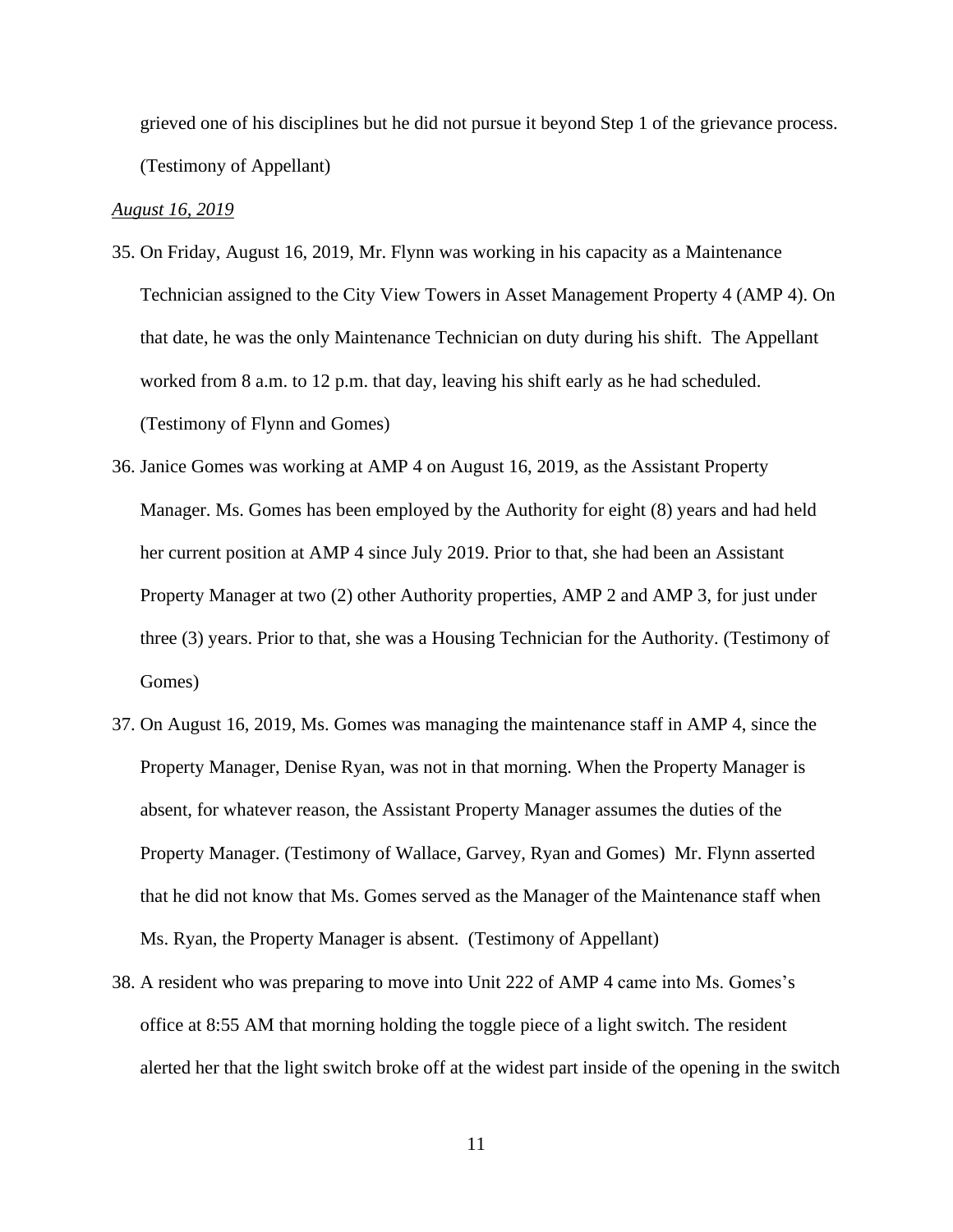cover. Ms. Gomes was worried about the light switch, since she was concerned that wires might be sticking out of the light plate, which would pose a risk of electric shock to anyone who touched it. The resident also told Ms. Gomes that the door to the unit was not opening or closing properly. (Testimony of Gomes; Ex. 9)

- 39. At 8:59 AM, Ms. Gomes texted Mr. Flynn to alert him to an emergency regarding the light switch. She told him that she would prepare a work order. She asked that he text her back to confirm that he got her text, immediately upon receipt. Mr. Flynn never texted her back. (Testimony of Gomes; Exs. 9 and 12)
- 40. Ms. Gomes prepared the work order #447740 at 9:00 AM and marked it as an "emergency" since the broken light switch could pose an electrical hazard. 5 If wires were sticking out, a resident could be shocked or electrocuted. The work order was then sent to the printer downstairs in the shop where Mr. Flynn works out of, along with other maintenance staff. (Testimony of Ms. Gomes; Exs. 9 and 11)
- 41. Ms. Gomes immediately went down to the shop to be sure that the work order printed, since she was having prior difficulties with the orders printing in the correct locations. She also carried a hard copy of the work order downstairs with her. It was a little after 9:00 AM and she expected no one to be in the shop, since the morning break for maintenance was not until 9:15 AM. (Testimony of Ms. Gomes; Ex. 9)
- 42. When Ms. Gomes opened the door, she was surprised to see Mr. Flynn sitting at the table with a donut and coffee.<sup>6</sup> He jumped up quickly, as if he was startled, and strode quickly to

 $5$  The due date on the work order said August 17, 2019, the next day. This is automatically generated by the system. (Testimony of Gomes; Ex. 9).

<sup>6</sup> When asked at the Civil Service Commission hearing if he had coffee and a donut when Ms. Gomes arrived at the shop shortly after 9 AM and prior to the 9:15 AM break, the Appellant said "ridiculous!" However, the Appellant later changed his mind and said that he was having coffee but no donut.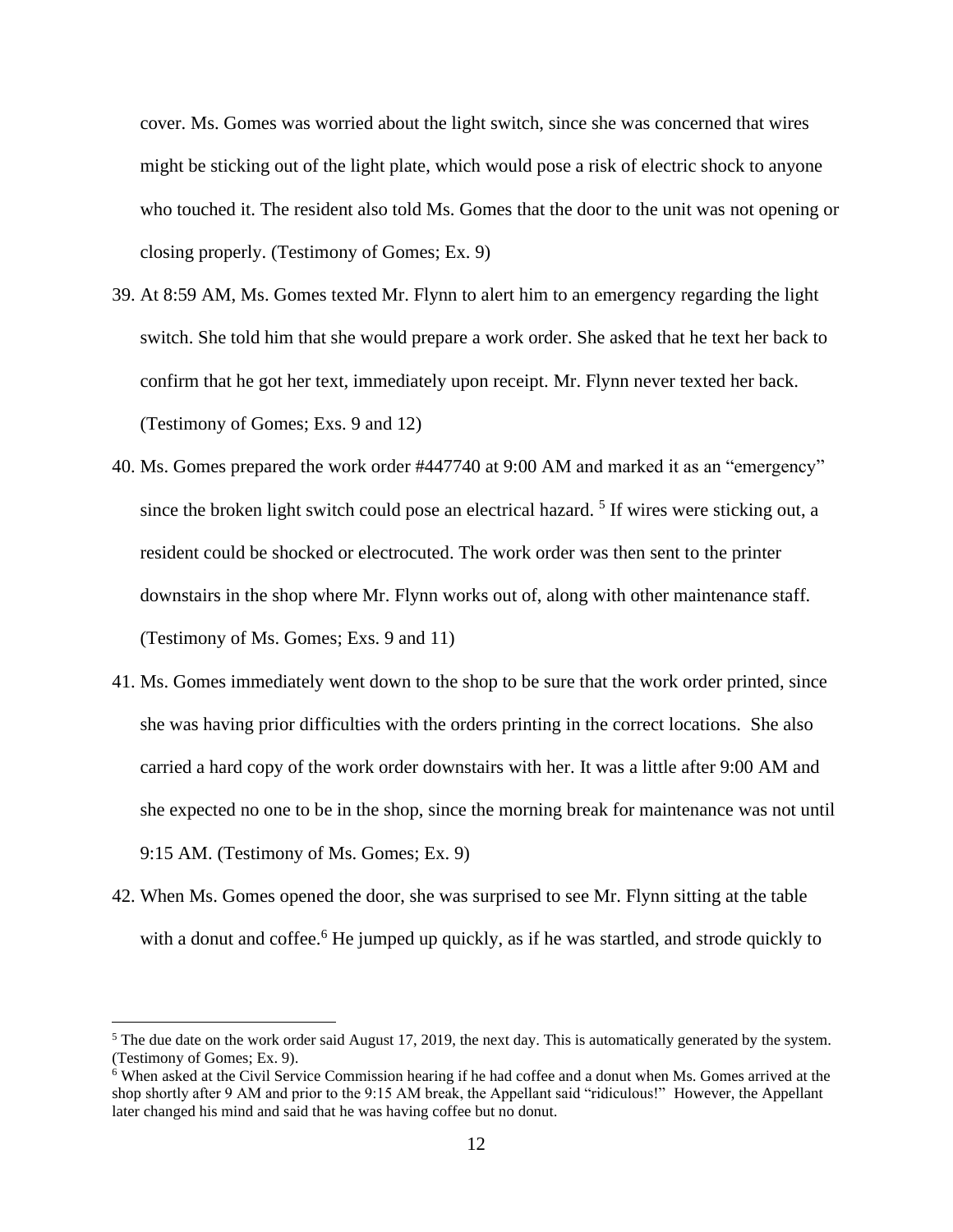the printer and picked up the work orders that were sitting there. Ms. Gomes explained to Mr. Flynn to only worry about the work order she just sent down, regarding the broken light switch, which was located in an apartment two (2) flights up the stairs from the shop where the Appellant was located. She even noted that he should ignore the broken lock/stuck door in that same unit – to just focus immediately on the light switch due to the emergency nature of it. (Testimony of Gomes; Ex. 9)

- 43. Mr. Flynn told Ms. Gomes that he was waiting for a mechanic from AMP 3, Mr. M, to join him at AMP 4 to continue working on a blocked pipe in a bathroom sink in unit 130, which was also in the same building as the shop where the Appellant was sitting. The Appellant and/or Mr. M had begun the work on the sink the day before. The work on the sink was marked as "routine" in the work order prepared for that job.<sup>7</sup> (Appointing Authority Ex. 1). This conversation took place before 9:15. Mr. Flynn had been at work since 8:00AM. His morning break is from 9:15 to 9:30 AM. (Testimony of Gomes; Ex. 9)
- 44. Notwithstanding the sink clog worker order's classification as a "routine" matter, the Appellant asserted at the Civil Service Commission hearing that repair of the sink clog was a "priority". However, when he later left work that day at noon, the "priority" sink clog had not been repaired and the Appellant did not notify anyone that it had not been repaired and that it would remain unrepaired for the weekend. The Appellant further asserted at the Civil Service Commission hearing that when he is given a paper work order, there is no other work he can do. (Testimony of Appellant)

 $7$  The bathroom sink in Unit 130 was not considered an emergency since the residents of the unit could still use their kitchen sink. The toilet and the tub were not affected by the sink clog. The water was shut off to the sink so that there was no water leaking and no flooding as a result of the sink clog. (Testimony of Ryan)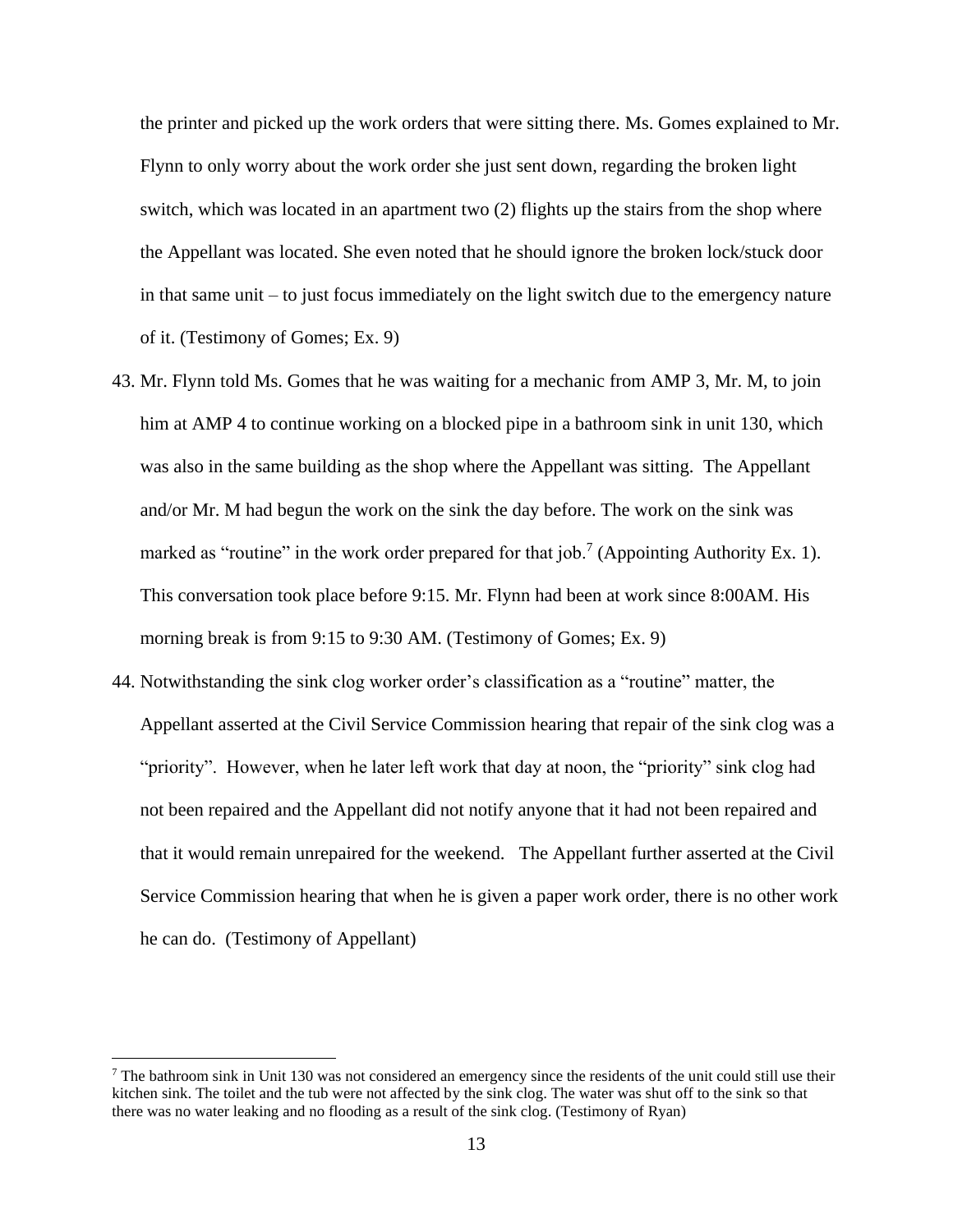- 45. Ms. Gomes told Mr. Flynn that there was more than enough time to work on the light switch and that she needed him to take care of it. She explained that she had made the same type of repair at her house and it would only take a couple minutes. The parts needed for it were in the shop in the building and the circuit box was in the unit where the work was to be performed. At that point, Mr. Flynn sat back down at the shop table again. (Testimony of Gomes; Ex. 9)
- 46. Mr. Flynn then said, "if you know how to do it, then do it yourself" and then proceeded to take a drink of his coffee and a bite of his donut. (Testimony of Gomes; Ex. 9)
- 47. Ms. Gomes asked Mr. Flynn again to fix the switch, saying that she really needed him to do it and that there's time. Mr. Flynn repeated again that, if you know how to do it, do it yourself. (Testimony of Gomes; Ex. 9)
- 48. Ms. Gomes then said, "so you're not going to do it?" Mr. Flynn said, "no." This was the third time Mr. Flynn told Ms. Gomes that he would not fix the light switch. (Testimony of Gomes; Ex. 9)
- 49. When asked at the Civil Service Commission hearing about his exchange with Ms. Gomes on August 16, 2019, the Appellant offered inconsistent statements. On one occasion, he asserted that Ms. Gomes asked him to repair the light switch when he had the time but then he asserted that he did not recall what Ms. Gomes said to him. He also asserted on yet another occasion that he never refused Ms. Gomes's request that day. (Testimony of Appellant)
- 50. When the Appellant refused to repair the electric switch for the third time, Ms. Gomes left the shop. She was upset and shocked. She felt that the light switch repair was an important matter that needed to be addressed. AMP 4 was short staffed that morning and there was no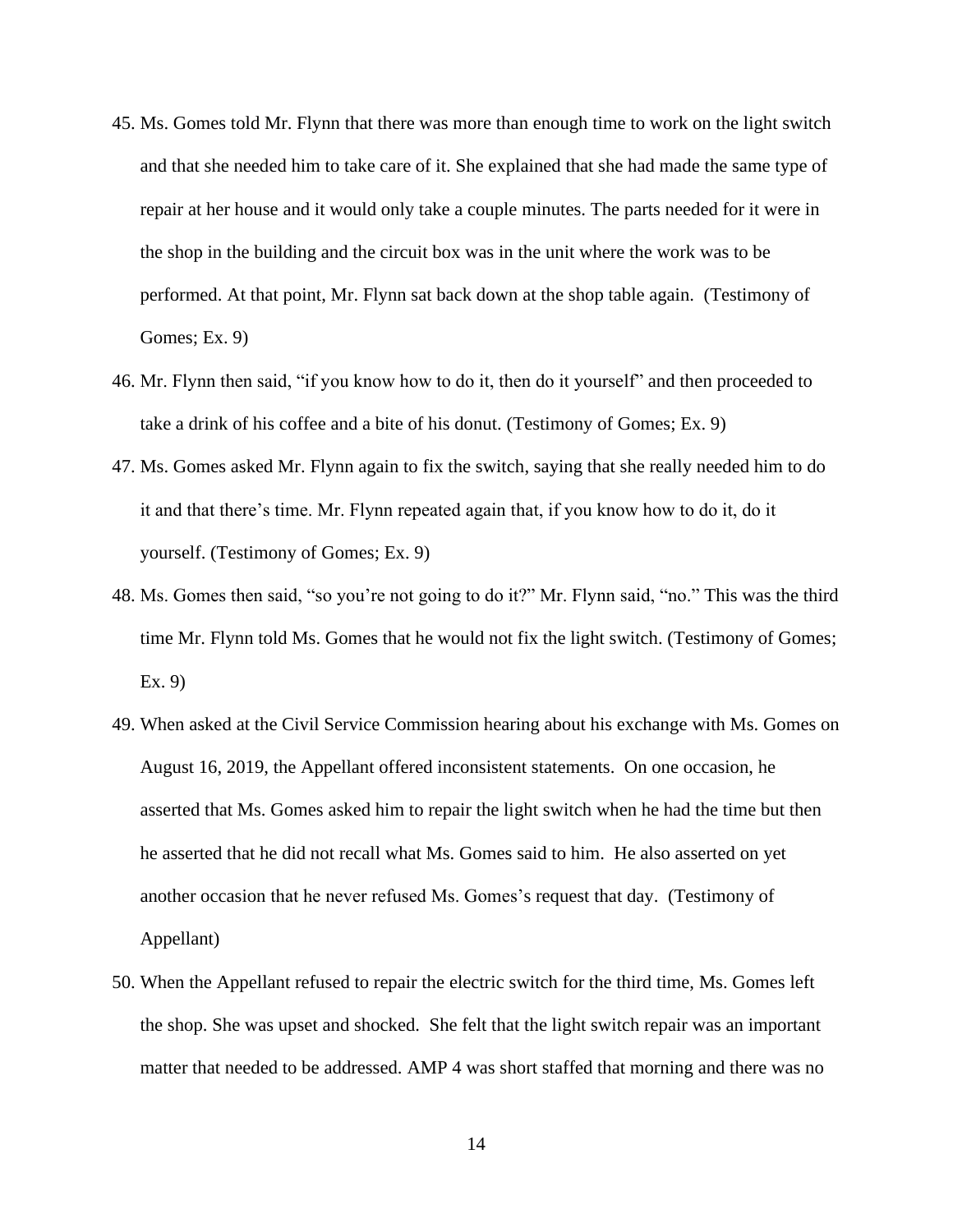one else to call. She was unable to fix the switch herself because she is not part of the union and she is not allowed to do that type of work. (Testimony of Gomes; Ex. 9)

- 51. Ms. Gomes then texted the Property Manager, Denise Ryan, who was out that morning and explained the situation. Ms. Gomes also quickly informed Assistant Superintendent of Facilities Brian Dean and the Superintendent of Facilities Brian Moriarty that same day "because of the pushback" that Mr. Flynn gave her. Mr. Dean, in turn, informed Adam Garvey, the Assistant Executive Director of the Authority. (Testimony of Gomes and Garvey)
- 52. Ms. Gomes was unaware of Mr. Flynn's disciplinary history. She had not worked with him before or had any issues with him in the past. (Testimony of Gomes)
- 53. Denise Ryan was the Property Manager at AMP 4 on August 16, 2019. She was at a personal appointment in Boston on the morning of Mr. Flynn and Ms. Gomes's interaction at the shop. (Testimony of Ryan and Gomes)
- 54. Ms. Ryan has been a Property Manager for the Lowell Housing Authority for ten (10) years, two (2) of those years at AMP 4. Ms. Ryan had disciplined Mr. Flynn several times in the past. (Testimony of Ryan).
- 55. Mr. Flynn texted Ms. Ryan at 9:16 AM, asking Ms. Ryan if she wanted him to work on the sink clog or to work on any calls received. Ms. Ryan responded simply that she was not at work today. (Testimony of Ryan; Ex. 41)
- 56. Ms. Ryan returned to work on the afternoon of Friday, August 16, 2019 between 2:00 and 3:00 PM and met with Ms. Gomes, who told her that she had had an argument with Mr.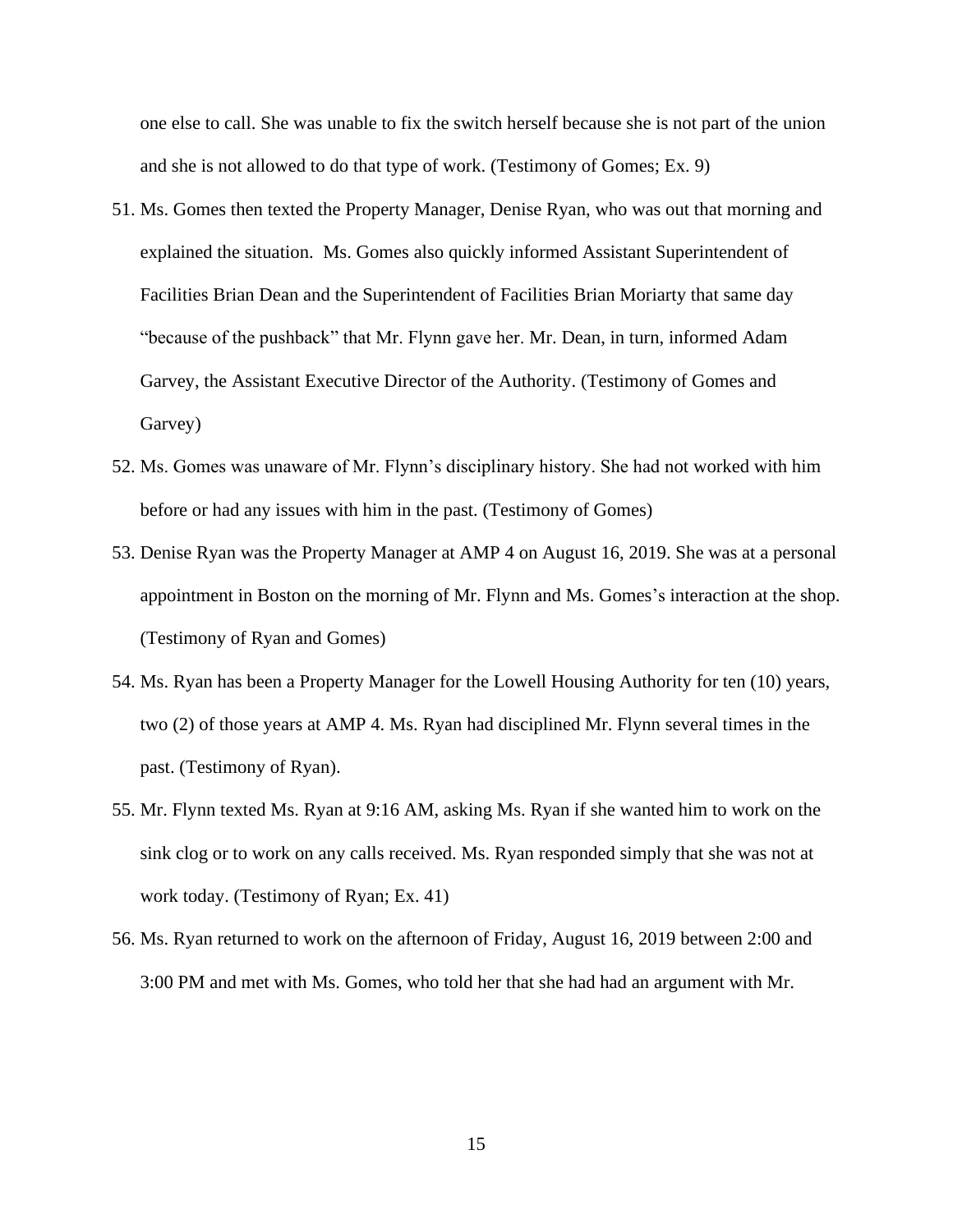Flynn, that she had asked him to address the electric switch work order, and that he refused to do it three times. Ms. Ryan took notes.<sup>8</sup> (Testimony of Ryan)

- 57. Since Ms. Ryan was occupied on the Monday after August 16, 2019 with evictions in court and other work, the next time Ms. Ryan spoke with anyone about this incident was on Tuesday, August 20, 2019. On August 20, Ms. Ryan sat down with Ms. Gomes, who told Ms. Ryan in full, once again, about what had happened with the Appellant on August 16. (Testimony of Ryan)
- 58. Ms. Ryan believed the situation to be "pretty serious," so she began to prepare the appropriate disciplinary form to submit to her supervisor, Assistant Executive Director Adam Garvey. (Testimony of Ryan)
- 59. Ms. Ryan and Ms. Gomes discussed the situation with Mr. Garvey that same day, August 20, 2019. Ms. Ryan told Mr. Garvey that she was in the process of writing Mr. Flynn up for discipline but she had not done so yet. She was still identifying the pertinent standards of conduct that the Appellant's conduct had violated. Mr. Garvey asked Ms. Gomes for a written narrative of what occurred and asked Ms. Ryan to prepare a disciplinary report. (Testimony of Garvey and Ryan)
- 60. Following Mr. Garvey's discussion with both Ms. Ryan and Ms. Gomes, Mr. Garvey sent an email to Ms. Ryan and Ms. Gomes. In his email, Mr. Garvey listed the rules of conduct that he believed Mr. Flynn's conduct violated based on their conversation and based on his own review following their discussion.<sup>9</sup> (Testimony of Garvey and Ryan; Ex. 8)

<sup>8</sup> Ms. Ryan's notes are not in evidence.

<sup>9</sup> Ultimately, the disciplinary form Ms. Ryan wrote up for this incident did not include every subsection of the Standards of Conduct that Mr. Garvey listed as potential violations. Ms. Ryan used her discretion and determined that Mr. Flynn had violated two (2) rules of conduct [sections 18.2(2) (d) and (k)]. (Testimony of Ryan; Ex. 8).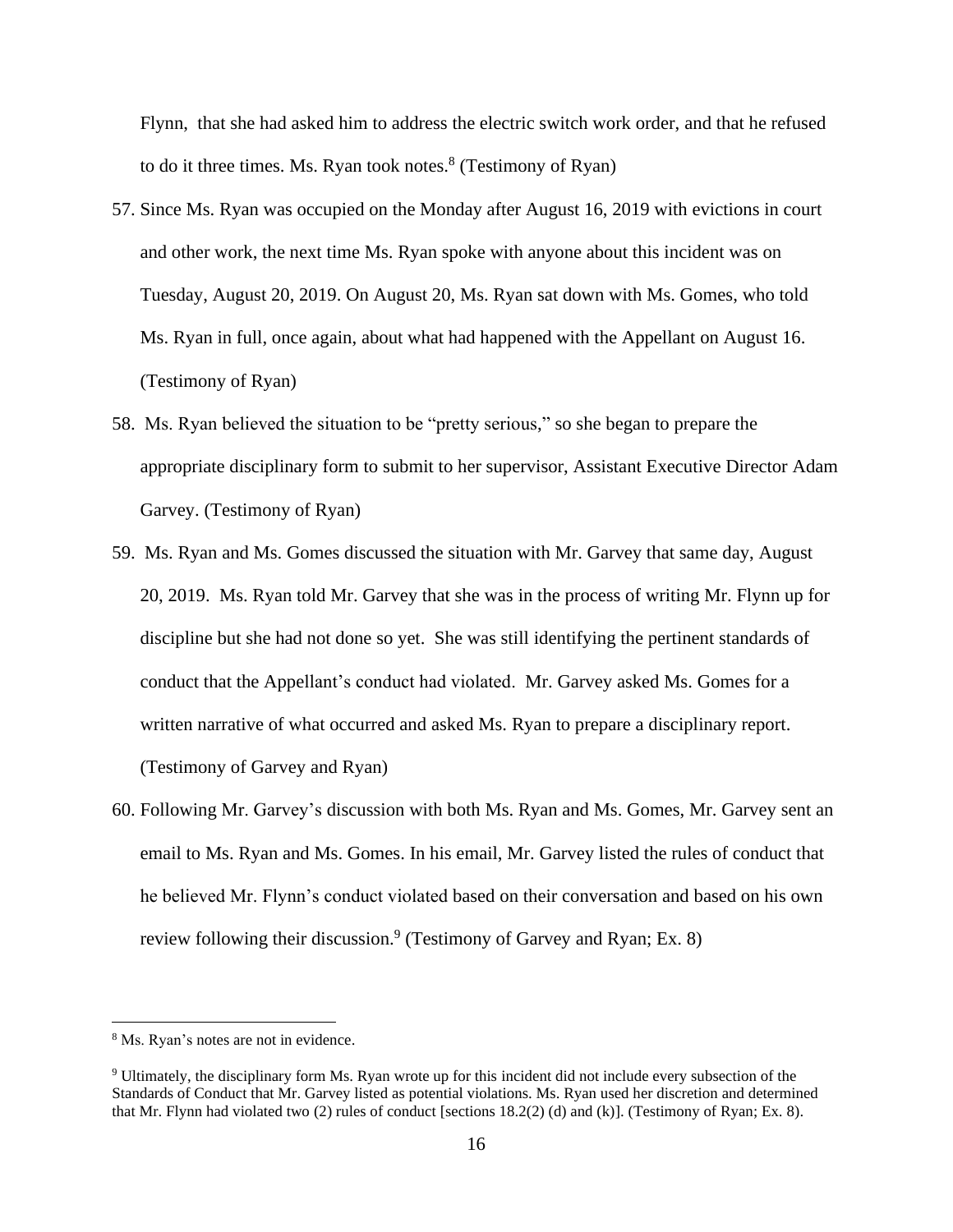- 61. Ms. Ryan completed the disciplinary form, which indicates that the incident with the Appellant occurred at 9:02 AM on August 16, 2019. She checked off two (2) specific boxes to describe the nature of the incident, which was (1) lack of cooperation/teamwork and (2) insubordination. She indicated that Mr. Flynn refused to follow direction, in violation of the Collective Bargaining Agreement Section 18.2(d) - Insubordination or the refusal of an employee to follow management instructions concerning associated matter. She also indicated that Mr. Flynn violated Section 18.2 Part 2(k) of the Agreement – Unauthorized absence from work area, wasting time, loitering or sleeping during work hours. She indicated that he took an early break and was eating in the shop room of the building. Ms. Ryan signed the form, as Mr. Flynn's supervisor. (Testimony of Ryan; Ex. 8)
- 62. Mr. Garvey put an "X" next to the word "Other" in the section of the disciplinary form that denotes which action would be taken against the employee. In the blank space next to the word "Other," Mr. Garvey wrote the word "pending." (Testimony of Garvey; Ex. 8)
- 63. Thereafter, Ms. Ryan spoke with Mr. Flynn in the maintenance room outside the maintenance shop in the basement of City Towers. Mr. Flynn took the situation "very lightly" in Ms. Ryan's estimation. She told him that she had to write him up and that it was her decision to do so. He told her that he would not sign the disciplinary form where required. When she brought up his encounter with Ms. Gomes on August 16, 2019, Mr. Flynn said, "oh that." He did not say anything else. (Testimony of Ryan; Ex. 8)
- 64. Ms. Ryan had worked with Ms. Gomes at AMP 3 prior to working with her at AMP 4. She described Ms. Gomes as very nice, trustworthy, and a very honest person and that she had never had any issues with her. Ms. Ryan had worked with Mr. Flynn over the years and had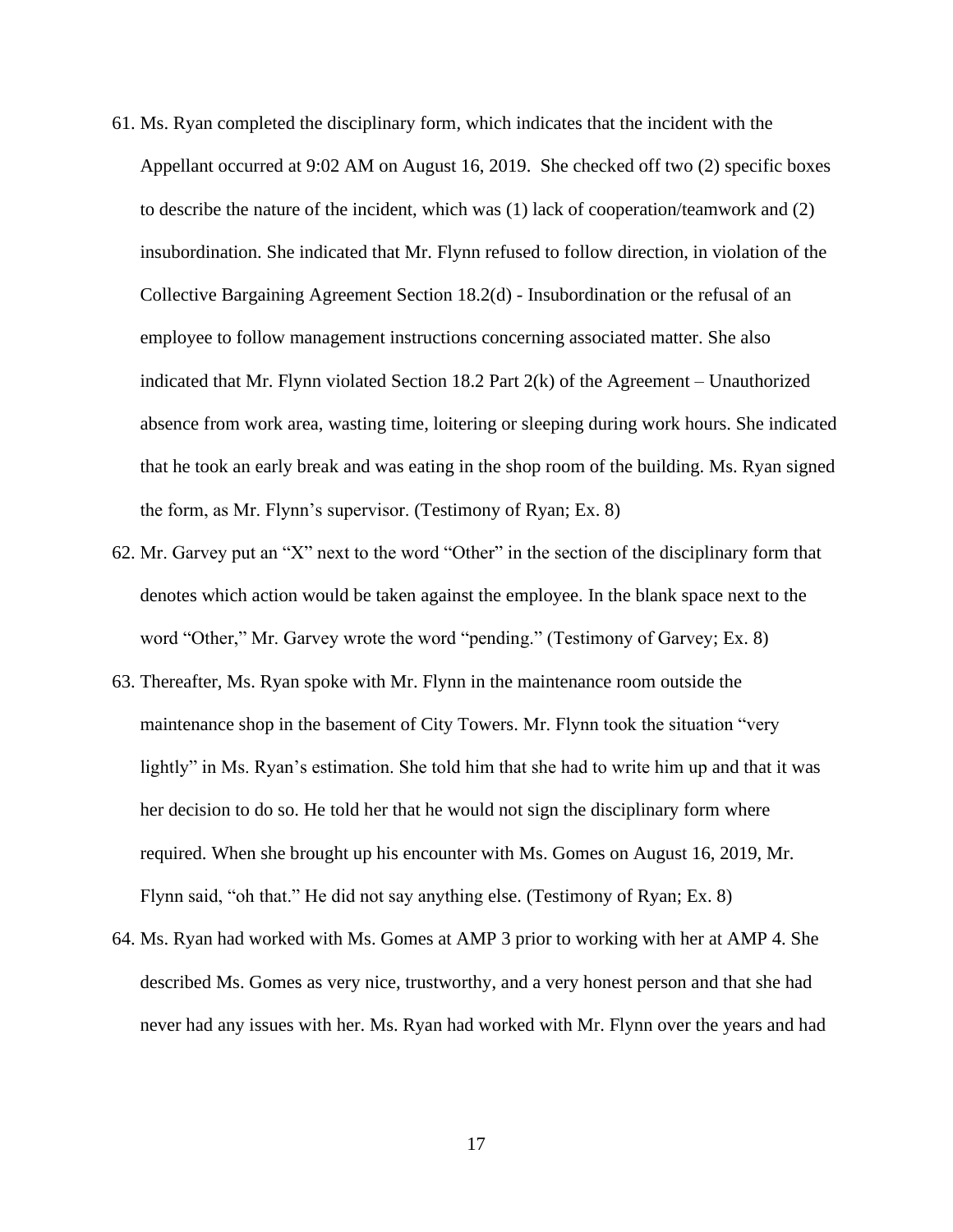disciplined him for other issues. She described him as argumentative. (Testimony of Ryan; Ex. 15, 16, 17)

- 65. On August 21, 2019, Mr. Garvey received Ms. Gomes's narrative about her encounter with Mr. Flynn on August 16, 2019. Mr. Garvey received Ms. Ryan's disciplinary form on August 22, 2019. (Testimony of Garvey; Exs. 8 and 9)
- 66. On Wednesday, August 21, 2019, Mr. Garvey informed the Executive Director of the Lowell Housing Authority, Dr. Gary Wallace, of the incident between Mr. Flynn and Ms. Gomes. This conversation took place at approximately10:30 AM. Mr. Garvey provided Dr. Wallace with Ms. Gomes's narrative and Mr. Flynn's 2017 Last Chance Agreement. Mr. Garvey did not yet have Ms. Ryan's disciplinary form. During this discussion, Mr. Garvey and Dr. Wallace discussed Mr. Flynn's extensive disciplinary history and that the Authority would move forward with a termination hearing the following week.<sup>10</sup> (Testimony of Garvey and Wallace)

#### *August 22, 2019 Meeting with Executive Director, Asst. Exec. Director, Mr. Flynn and Union*

67. On August 22, 2019, Dr. Wallace, Mr. Garvey, Mr. Flynn and the Local 115 Union President, William Cassella, met in Dr. Wallace's office. Dr. Wallace told Mr. Flynn that he was told about the incident between him and Ms. Gomes on August 16, 2019. Based on what he had learned of the incident, Dr. Wallace told Mr. Flynn that he was immediately being placed on unpaid suspension. (Testimony of Garvey and Wallace) There is no indication in the record that Dr. Wallace informed the Appellant of the length of his unpaid suspension. (Administrative Notice)

<sup>&</sup>lt;sup>10</sup> Mr. Garvey and Dr. Wallace reviewed Mr. Flynn's entire disciplinary history. (Testimony of Garvey)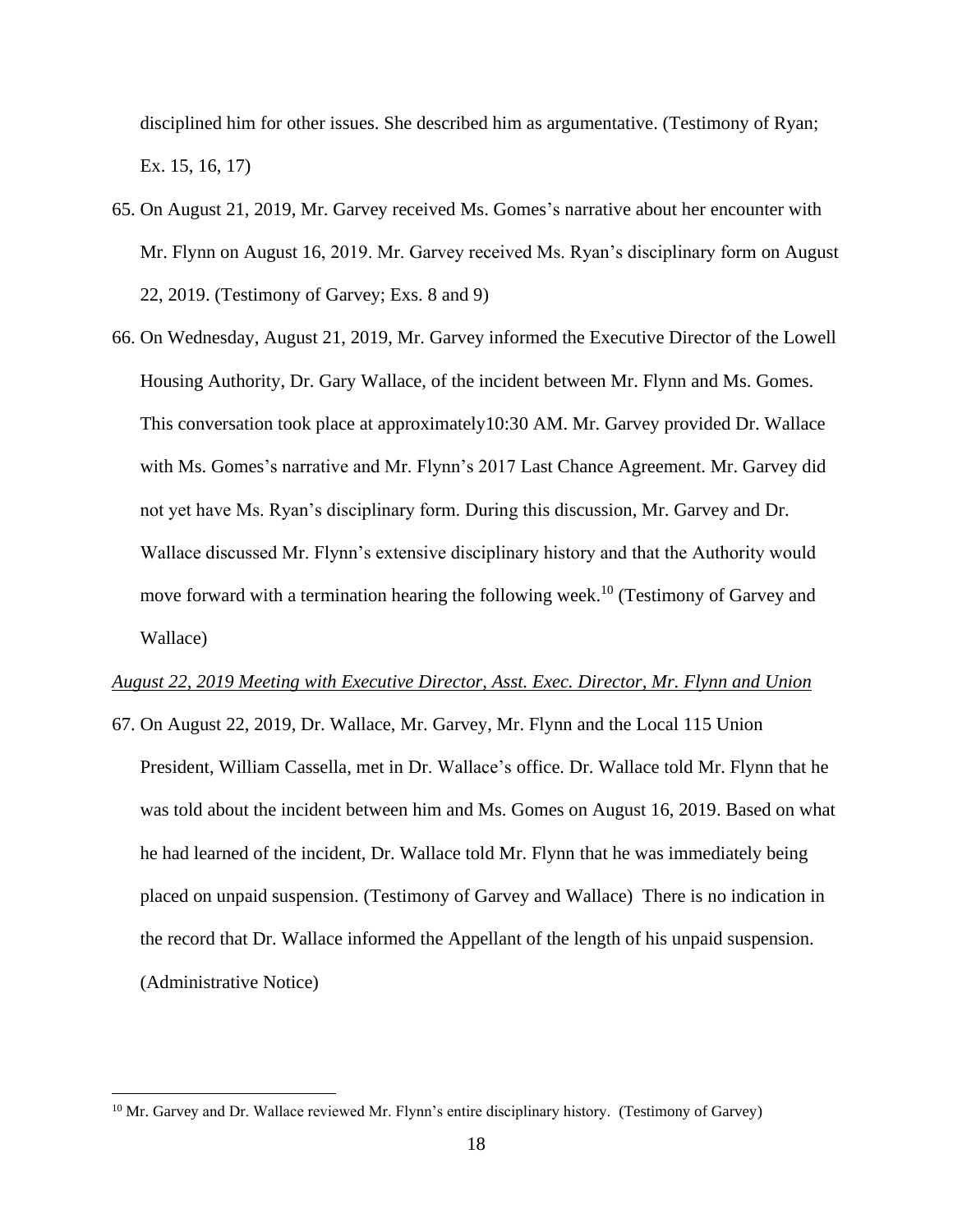- 68. At the August 22 meeting, Mr. Flynn was given Ms. Ryan's discipline report and Ms. Gomes's narrative report. Mr. Flynn reviewed the documents briefly. Neither Mr. Flynn nor Mr. Cassella, his union representative, made any statement in response to the allegations at this meeting. (Testimony of Garvey and Wallace; Exs. 8 and 9)
- 69. William Cassella has the President of the International Public Employees Local 115 Union since June 2019. Prior to the August 22, 2019 meeting with the Executive Director, Mr. Cassella spoke with Angelo Karabatsos, the Union's business agent, about the allegations against the Appellant. Mr. Karabatsos told Mr. Cassella that the Authority was going to give Mr. Flynn the opportunity to resign or he would be fired ultimately. (Testimony of Cassella)
- 70. Mr. Cassella also spoke to Mr. Flynn on the telephone prior to the August 22, 2019 meeting wherein the two discussed the incident between Mr. Flynn and Ms. Gomes on August 16, 2019. Mr. Cassella advised Mr. Flynn not to make a statement or say anything during the meeting with Mr. Garvey and Dr. Wallace. Mr. Cassella was concerned that the Appellant would be terminated immediately. (Testimony of Cassella; Exs. 8 and 9)
- 71. When the August 22 meeting concluded Mr. Flynn was told that the Authority would be scheduling a termination hearing for the following week and he was escorted through the main office and to his locker, where he retrieved his personal belongings and returned his keys. He then left the Authority's premises. (Testimony of Flynn and Garvey)
- 72. The union then contacted the Appellant about scheduling the Authority hearing. The Appellant asked that the union attorney assist the Appellant at the Authority hearing but the union told the Appellant that the union attorney had a conflict. (Testimony of Appellant)
- 73. Although it was not discussed at the August 22 meeting, the Appellant had been given the option to resign prior to the meeting. (Testimony of Cassella)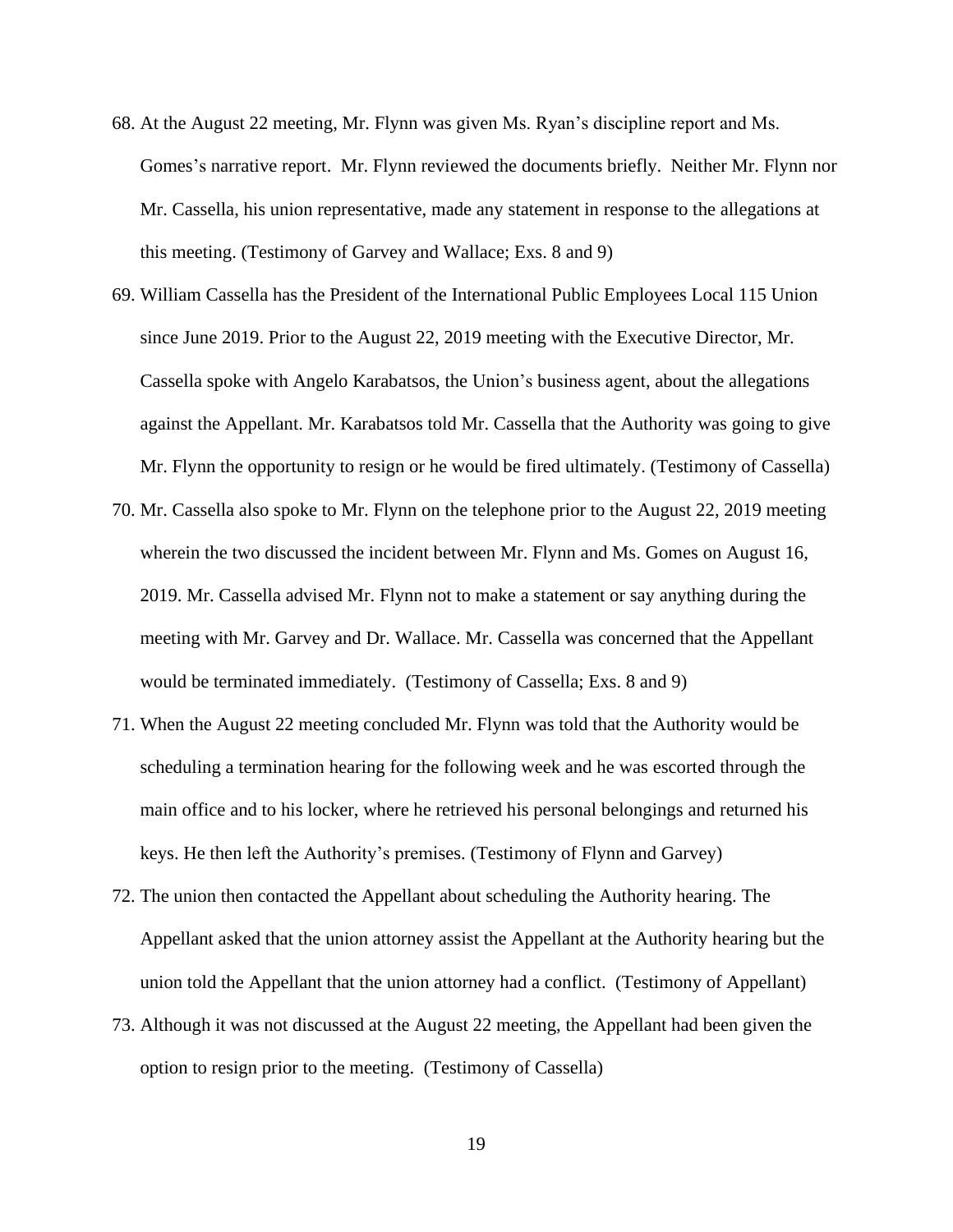- 74. Dr. Wallace believed that there "was no justification [he] could think of keeping Gary Flynn employed by the Lowell Housing Authority" in view of the fact that Mr. Flynn had violated the code of conduct so many times, his conduct was so egregious, and in view of Mr. Flynn's 2017 Last Change Agreement, which was the Appellant's second LCA. (Testimony of Wallace)
- 75. After the August 22, 2019 meeting, Dr. Wallace and Mr. Garvey discussed the termination hearing and agreed to conduct the termination hearing the following week. However, Dr. Wallace explained that he would be out of the country and that Mr. Garvey was authorized to assume all of Dr. Wallace's duties as the Executive Director while he was away. (Testimony of Wallace and Garvey; Ex. 7)
- 76. Dr. Wallace sent a follow-up email that same day to Mr. Garvey to memorialize this authorization, stating, "[A]s you know I will be on Annual Leave from August 23rd – September 1st. As your job description notes you are to assume the duties of Executive Director and may act on my behalf during this time…. As you know there is a scheduled disciplinary hearing for employee Gary Flynn during my absence. Therefore, I am appointing you as Hearing Officer to decide in the best interest of the agency." (Testimony of Wallace and Garvey; Ex. 7)

#### *Scheduling Termination Hearing*

77. On Friday, August 23, 2019, the day after the meeting, Mr. Cassella met with Mr. Flynn in Flynn's local home driveway, wherein he provided Mr. Flynn with the packet of documents provided by the Authority, including the offer to resign, the 2017 Last Chance Agreement, the Gomes narrative and the Ryan discipline form. He gave the documents to Mr. Flynn so he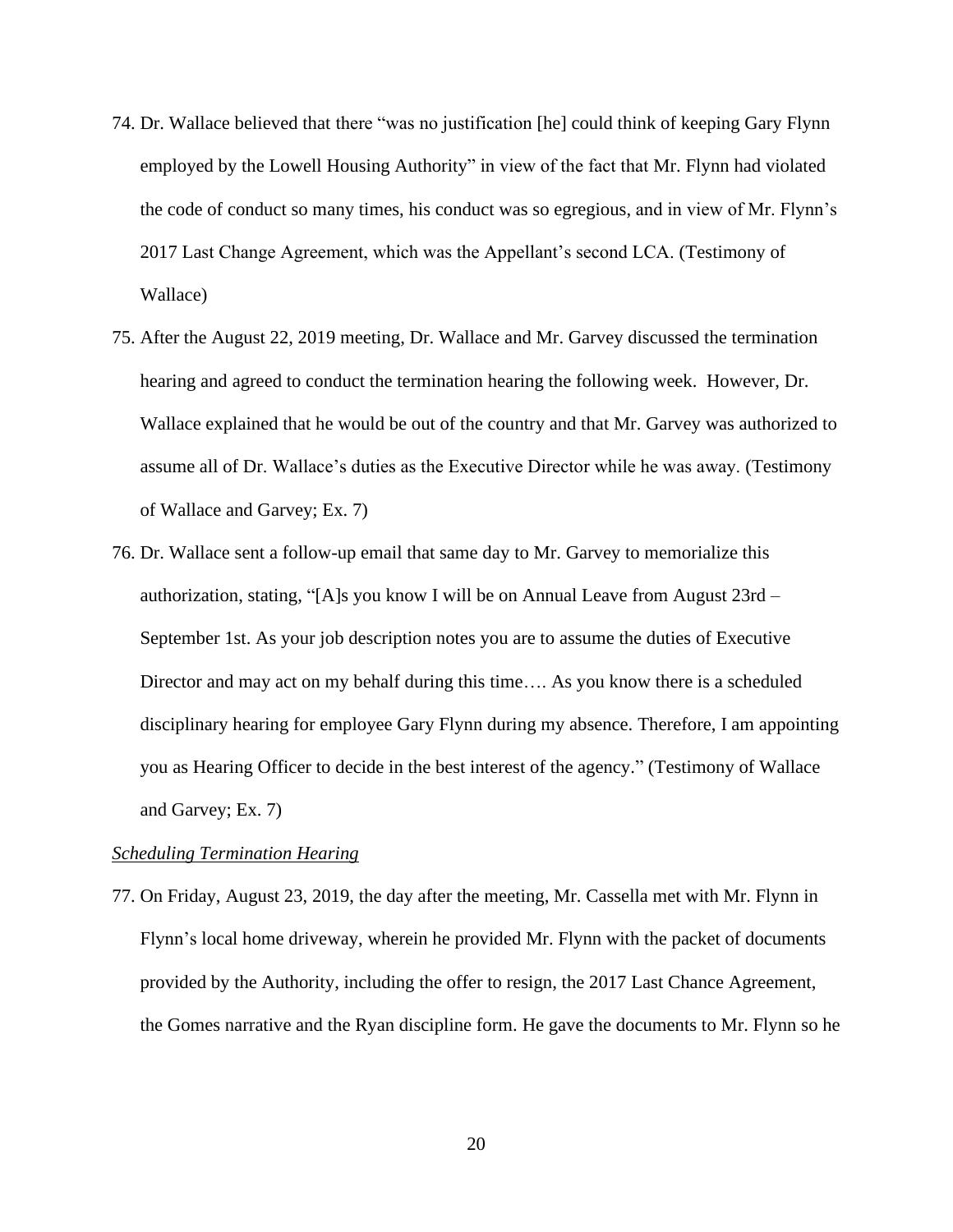could think about his options over the weekend. Mr. Cassella told Mr. Flynn that he would let him know when he found out when the termination hearing was. (Testimony of Cassella)

- 78. On August 23, 2019, the Authority coordinated with its labor counsel<sup>11</sup> to schedule the hearing on Friday, August 30, 2019, at 10:00 AM. Also on August 23, Mr. Garvey informed Dr. Wallace, Union President Cassella, and Angelo Karabatsos, the business agent for the union, of the August 30 hearing date and time. Mr. Garvey asked that Mr. Cassella and Mr. Karabatsos contact Mr. Flynn to inform him hearing in writing. Mr. Garvey wanted to know the best way to serve Mr. Flynn with the hearing notice. (Testimony of Garvey)
- 79. Mr. Flynn told Mr. Cassella that Mr. Flynn refused to have an Authority employee drop off written notice to him at his local home. Mr. Flynn also refused to go to the Authority to pick up the notice of the hearing. Mr. Flynn informed the union that the only way to serve him with the hearing notice was to mail it to a PO Box in New Hampshire. (Testimony of Flynn, Cassella and Garvey)
- 80. On August 27, 2019, Mr. Garvey mailed the Authority's notice of hearing to the New Hampshire PO Box that the Appellant provided. Mr. Garvey waited until Tuesday, August 27, 2019 to mail the notice because Mr. Flynn had the resignation agreement, and it was his understanding that Mr. Flynn and the Union were "going to mull it over". (Testimony of Garvey; Ex. 6)
- 81. The notice of hearing sent to the Appellant stated that "[d]ue to an incident that occurred on Friday, August 16, 2019, a termination hearing has been scheduled for Friday, August 30, 2019 at 10:00 a.m. EST. If substantiated, your conduct would be conduct unbecoming an employee of the Authority and, per the last chance agreement you signed with the Authority,

<sup>&</sup>lt;sup>11</sup> The Authority's labor counsel at the time was Attorney Brian Maser, who represented the Authority at the Civil Service Commission proceedings pertaining to this appeal.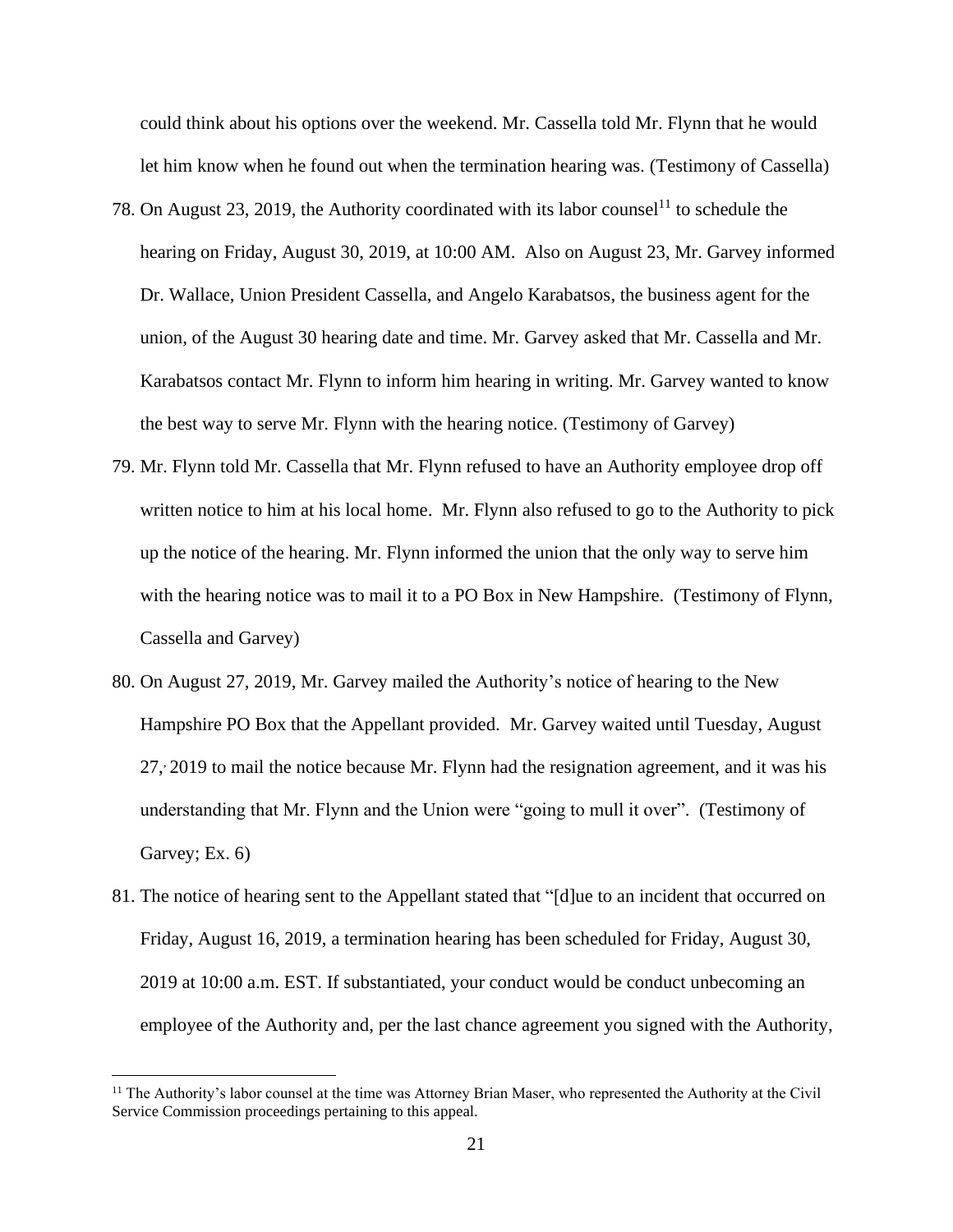would call for the termination of your employment. The hearing will be held at the Lowell Housing Authority Executive Office at 350 Moody Street, Lowell, MA. You are invited to appear with a Union representative. Failure to appear will result in your immediate termination from employment." (Testimony of Garvey; Ex. 6)

- 82. The union, including Mr. Cassella and Mr. Karabatsos, had been verbally notified of the hearing date as of August 23, 2019. As of August 22, 2019, Mr. Flynn had already been given the Authority's documentary evidence of the allegations against him, including the sections of the rules of conduct that he was alleged to have violated, in addition to a lengthy narrative by Ms. Gomes regarding her memory of what transpired between them on August 16, 2019. (Testimony of Garvey; Exs. 8 and 9)
- 83. Mr. Cassella testified that Cassella informed Mr. Flynn of the August 30 hearing date on Monday, August 26, 2019. (Testimony of Flynn and Cassella)
- 84. Mr. Flynn did not receive the mailed written hearing notice prior to the hearing but he was aware of the date and time of the hearing and had received the reports of Ms. Gomes and Ms. Ryan when the union gave him that information in person at the Appellant's local address. (Testimony of Appellant) The Appellant did not identify the date that he received the written hearing notice. (Administrative Notice)

## *August 30, 2019 Termination Hearing*

85. On Friday, August 30, 2019, the Authority convened the pre-scheduled termination hearing. Mr. Garvey was the designated Hearing Officer, and the Authority was represented by labor counsel. Mr. Cassella and Mr. Karabatsos of the Union attended the hearing. The hearing began at 10:00 AM and labor counsel introduced four (4) documents into the Authority hearing record. Mr. Flynn arrived at 10:10 AM and Mr. Garvey, as hearing officer,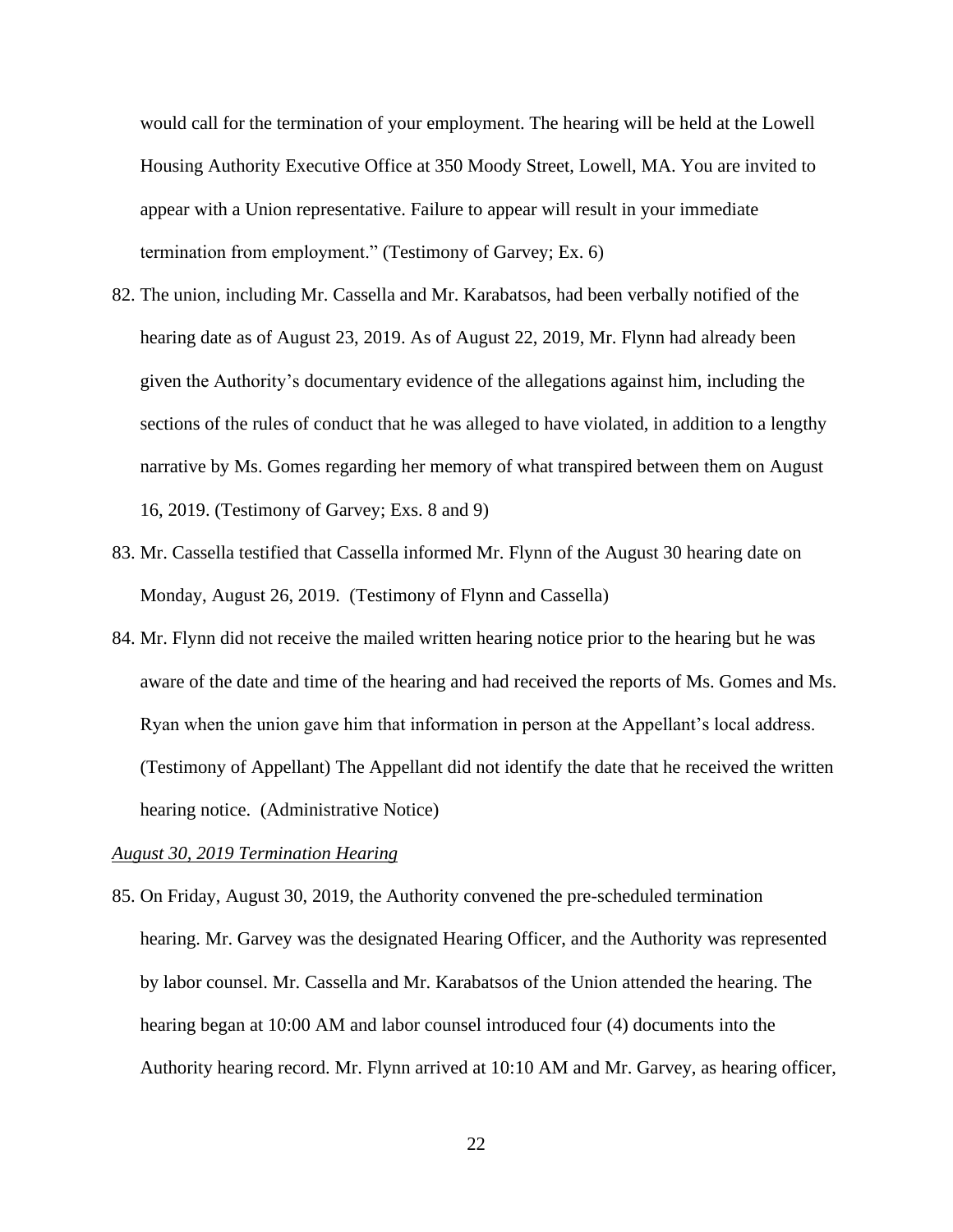restarted the hearing and the Authority presented its evidence a second time for Mr. Flynn's benefit. (Testimony of Garvey and Flynn)

- 86. The Authority, through counsel, offered documentary evidence into the hearing record, to include (1) notice of termination hearing dated August 27, 2019; (2) Denise Ryan's/Property Manager disciplinary write-up with Janice Gomes's/Assistant Manager statement of incident; (3) Gary Flynn's 2017 Last Chance Settlement Agreement dated July 12, 2017; and (4) a disciplinary history package. Copies of the exhibits were provided to the union representatives. The Authority did not offer witness testimony at the hearing. (Testimony of Garvey)
- 87. During the Authority hearing, the Appellant and his union representatives stepped out of the hearing room into the hallway at some point in time to discuss the hearing. When they returned to the hearing, neither the Appellant nor his union representatives provided any statements. (Testimony of Appellant)
- 88. The Union and Mr. Flynn were offered the opportunity to present evidence and/or statements but both declined. Mr. Flynn stated that he would be presenting his evidence and statement at a later date. The Authority's labor counsel told the Appellant that this would be an appropriate time to present the Appellant's information. Mr. Flynn again declined to comment or provide any evidence and stated that he had ten (10) days to provide information. Labor counsel further stated to Mr. Flynn that the hearing officer could only consider the evidence submitted. Mr. Flynn stated that he understood and declined to comment. (Testimony of Garvey and Appellant; Ex. 5)
- 89. At one point during the Civil Service Commission's hearing, the Appellant stated that he did not ask the union to help him at the Authority hearing. On the other hand, the Appellant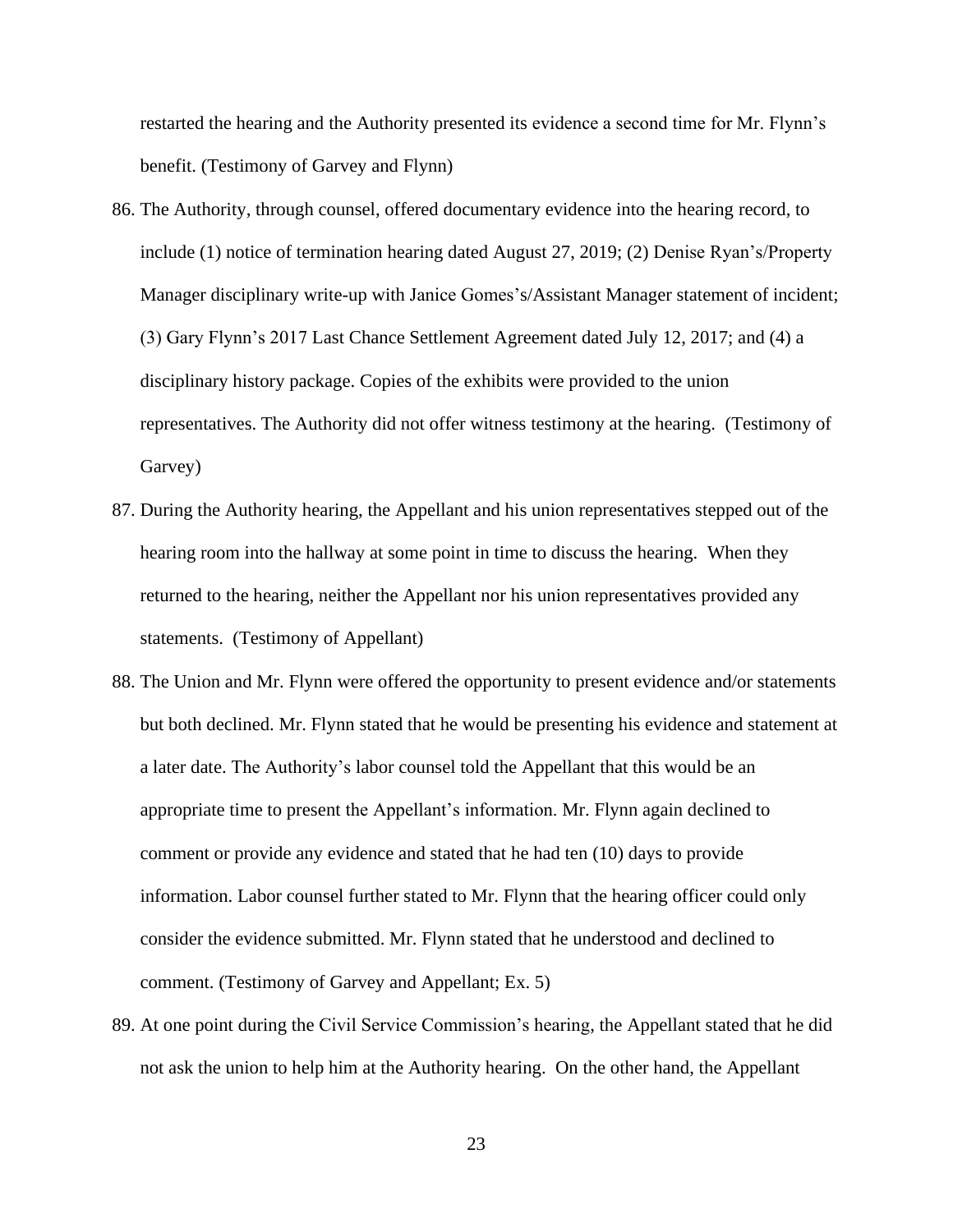complained that the union did not help him prepare for the hearing or tell him what to bring to the Authority hearing. On yet another occasion, the Appellant said that the union told him it could not help him in connection with the termination matter. (Testimony of Appellant)

- 90. Mr. Garvey prepared a report for Dr. Wallace setting forth what occurred at the termination hearing. He also informed Dr. Wallace that Mr. Flynn did not offer anything to rebut the allegations against him. Mr. Garvey recommended termination and Dr. Wallace agreed. Had Mr. Flynn presented his side of the story, Mr. Garvey would have taken that into consideration. (Testimony of Garvey and Wallace)
- 91. At Dr. Wallace's request, Mr. Garvey thereafter prepared and sent a termination notice to the Appellant, having been authorized to sign the document for Dr. Wallace. The termination notice was sent to Mr. Flynn, together with his final paycheck. Mr. Garvey then informed Mr. Karabatsos of the Authority's personnel action against Mr. Flynn. (Testimony of Garvey and Wallace; Exs. 4, 5, 32)
- 92. Upon returning from the Labor Day break, Mr. Garvey received an e-mail on or about September 2, 2019, with a typed statement from Mr. Flynn that set forth his version of what transpired with Ms. Gomes on August 16, 2019. This statement is dated August 21, 2019. Mr. Garvey shared Mr. Flynn's statement with Dr. Wallace. (Testimony of Garvey and Flynn; Ex. 27) The Appellant's email message states, in full:

### "8/21/2019

At 8:59 I received a text message that Apt 222 needed a door lock adjusted and that the light switch was broken. I had returned to the shop to charge my phone as I receive LHA calls and work orders on my phone. I was going to the restroom when Janice [Gomes] entered the shop to follow up on a work order she had sent down which was in the tray. I explained to Janice that I had a double sink blockage effecting apartments 130 and 132 which are plumbed back to back and that one of the units had an active leak coming out of the drain along with the fact that the tenant in apartment 130 had been without water since the previous day. At no time did I say to Janice that I would not do work order for the switch  $\&$  lock explaining that Denise had assigned me the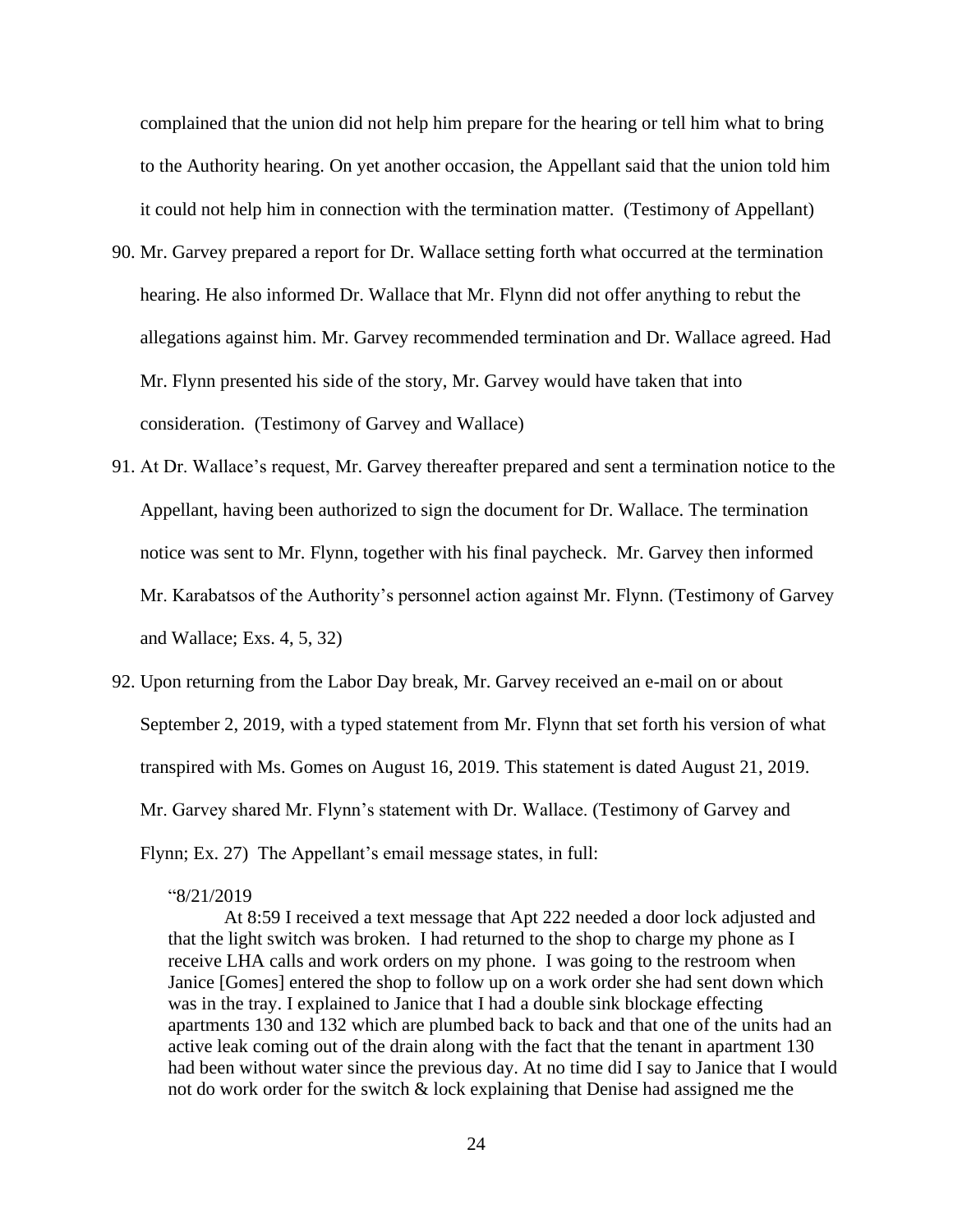blockage to be completed that day. I was taking my break after helping with trash then returning to finish clearing the blockage. Janice responded that she had repaired a light switch recently at her own house to which I replied that she could not do the repair here. I never said for her to complete the work order herself. After completing my break I returned to blockage effecting 130-132." (Ex. 27)

The Appellant acknowledged at the Civil Service Commission hearing that he sent the email on August 31, 2019, not August 21. (Testimony of Appellant)

- 93. Mr. Garvey shared the Appellant's post-hearing email with Ms. Gomes and asked her to comment about Mr. Garvey's statements therein. Ms. Gomes responded in writing on September 5, 2019, refuting the Appellant's email and characterizing it as either "fabricated" or the product of a faulty memory. (Testimony of Garvey and Gomes; Ex. 34)
- 94. Mr. Flynn's email did not persuade the Authority to reconsider its decision to terminate the Appellant's employment. Mr. Garvey and Dr. Wallace, through their experience with Ms. Gomes and Mr. Flynn, believed Ms. Gomes to be much more credible than Mr. Flynn, noting that she had no reason to fabricate any of her testimony and that they had always known her to be an upstanding, honest employee. Dr. Wallace read Mr. Flynn's email message and did not think it was credible. (Testimony of Garvey and Wallace)
- 95. A notice of termination was mailed via certified mail to Mr. Flynn on or about August 30, 2019, to which was attached copies of Sections 41-45 of G.L. c. 31. (Testimony of Garvey; Ex. 4)
- 96. Mr. Flynn timely filed an appeal of the termination with the Civil Service Commission on or about September 4, 2019. (Ex. 28)

#### *Comparative Discipline*

97. Assistant Executive Director Garvey conducted staff interviews and researched personnel files for comparative discipline. Before Mr. Garvey was appointed to the position of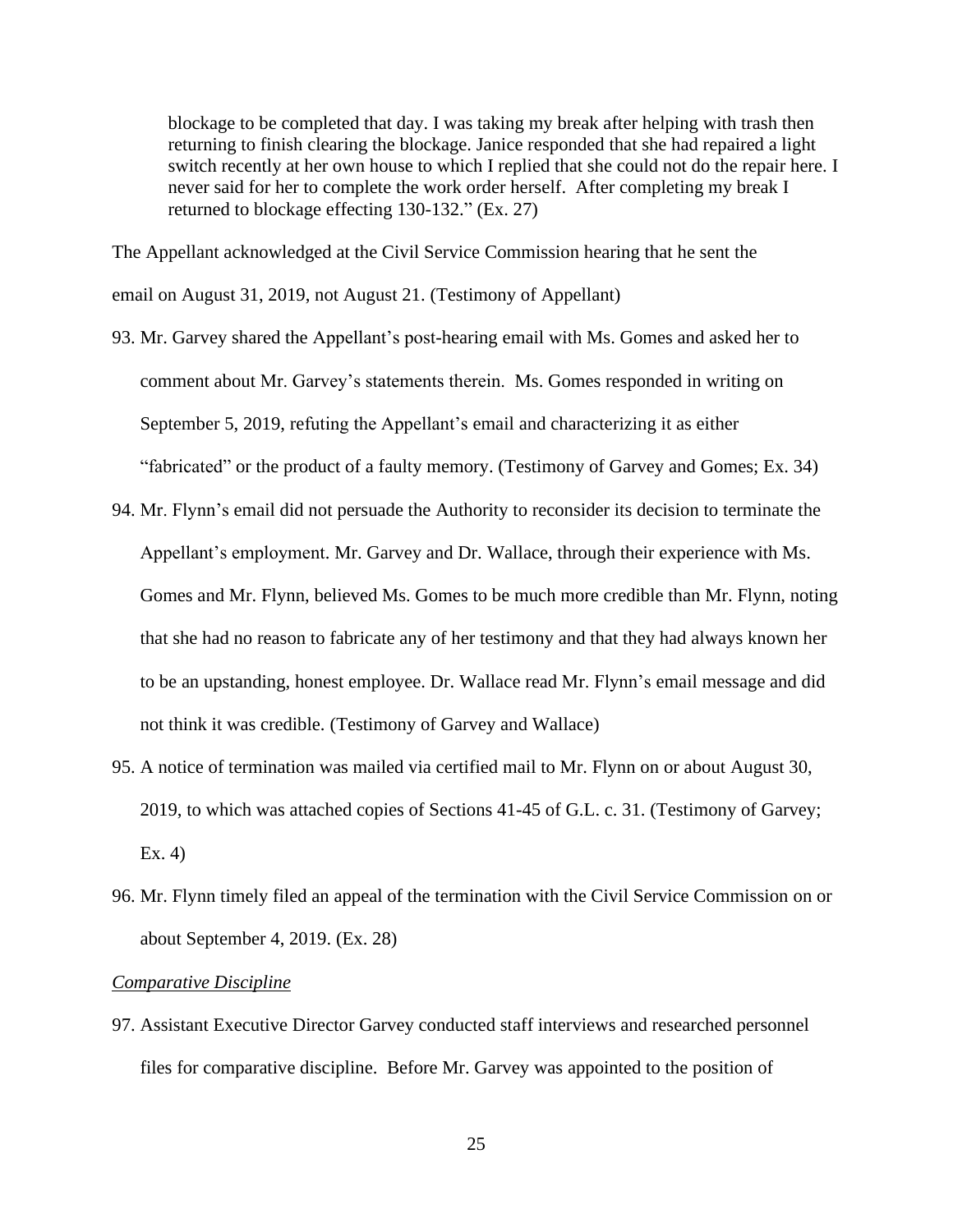Assistant Executive Director, he had worked closely with the Executive Director and the prior Assistant Executive Director as a three (3)-member team, collaborating on strategy, development and resident issues. He had had access to personnel files as CFO and knew of employees' no-pay status and suspensions without pay. Based on his memory and what he found in the personnel files, he found one (1) instance of discipline for insubordination in 2016, along with other charges, wherein Employee A was given a five (5)-day suspension without pay. (Testimony of Garvey)

- 98. Employee A had a clean disciplinary history and had been employed by the Authority for twenty-five (25) years at the time of his 2016 suspension. Employee A, unlike Mr. Flynn, was not subject to a Last Chance Agreement. (Testimony of Garvey and Wallace; Ex. 36)
- 99. Employee A's misconduct on that date in 2016 for insubordination and other charges was considered to be more egregious than Mr. Flynn's misconduct on August 16, 2019. However, the Authority considered Employee A's disciplinary history and Mr. Flynn's disciplinary history (including two (2) last chance agreements) to conclude, pursuant to Dr. Wallace's authorization, that the Appellant's employment should be terminated. (Testimony of Wallace; Ex. 36)
- 100. Mr. Garvey could find no evidence that any other Authority employee had been terminated for insubordination. (Testimony of Garvey)
- 101. Only one other employee, Employee B, has been terminated by the Authority since 2015. Employee B's employment was terminated when he failed to appear for a termination hearing regarding his inability to perform the essential functions of his job. (Ex. 37; Testimony of Wallace)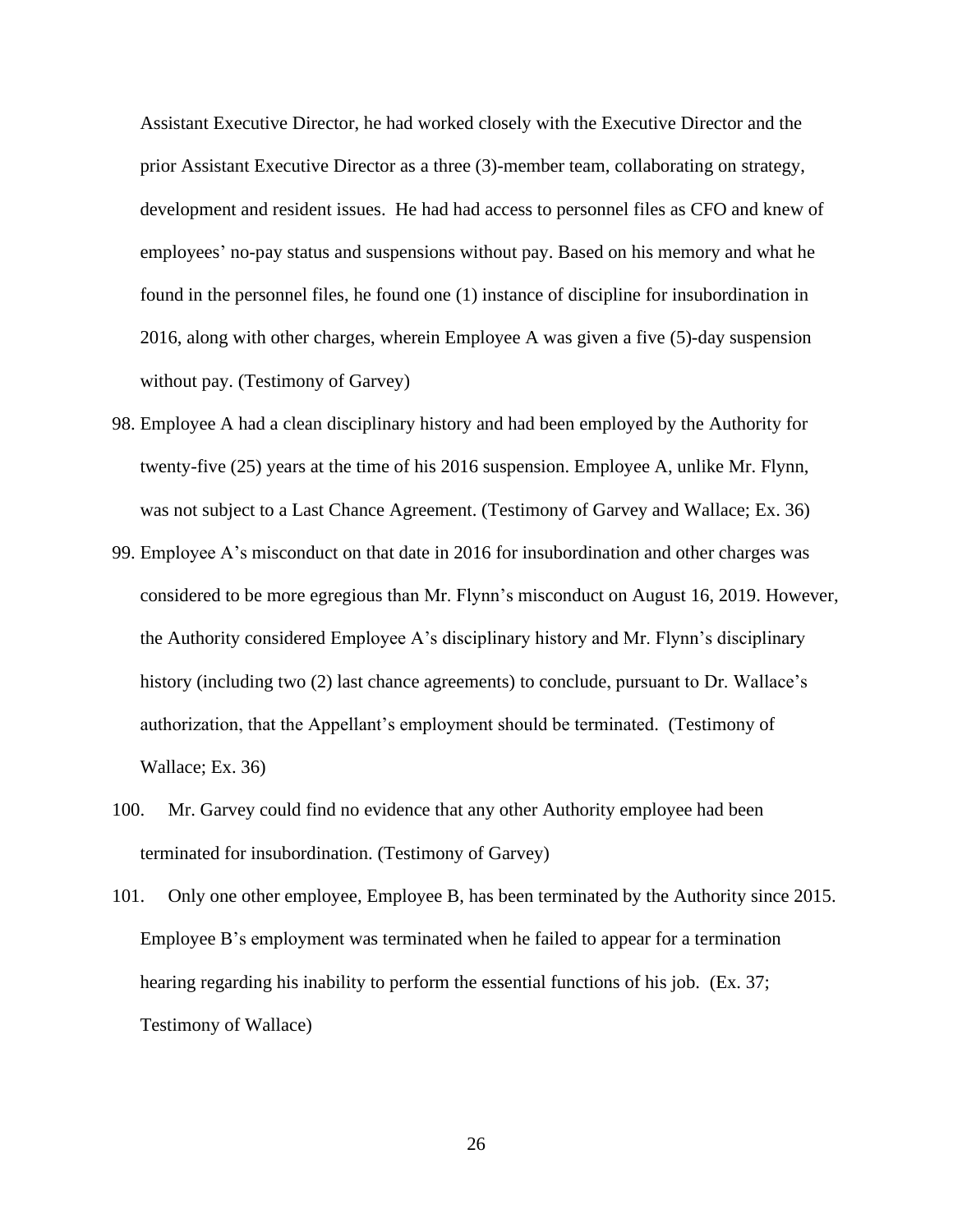# *Legal Standard*

A tenured housing authority employee (with at least five years' service) may be "involuntarily separated" only for "just cause" after due notice, hearing (which must occur prior to discipline if it involves a suspension of more than five days) and a written notice of decision that states "fully and specifically the reasons therefore." G.L. c. 121B, § 29; G.L. c. 31, § 41.

An employee aggrieved by such disciplinary action may appeal to the Commission, pursuant to G.L. c. 31, § 42 and/or § 43, for de novo review by the Commission "for the purpose of finding the facts anew." Town of Falmouth v. Civil Service Comm'n, 447 Mass. 814, 823 (2006). As prescribed by G.L. c. 31, § 43, ¶ 2, the Appointing Authority bears the burden of proving "just cause" for the discipline imposed by a preponderance of the evidence.

If the commission by a preponderance of the evidence determines that there was just cause for an action taken against such person it shall affirm the action of the appointing authority, otherwise it shall reverse such action and the person concerned shall be returned to his position without loss of compensation or other rights; provided, however, if the employee, by a preponderance of evidence, establishes that said action was based upon harmful error in the application of the appointing authority's procedure, an error of law, or upon any factor or conduct on the part of the employee not reasonably related to the fitness of the employee to perform in his position, said action shall not be sustained and the person shall be returned to his position without loss of compensation or other rights. The commission may also modify any penalty imposed by the appointing authority.

The Commission determines just cause for discipline by inquiring "whether the employee has been guilty of substantial misconduct which adversely affects the public interest by impairing the efficiency of public service." School Comm. v. Civil Service Comm'n, 43 Mass.App.Ct. 486, 488, *rev. den*., 426 Mass. 1104 (1997); Murray v. Second Dist. Ct., 389 Mass. 508, 514 (1983).

The Commission is guided by "the principle of uniformity and the 'equitable treatment of similarly situated individuals' [both within and across different appointing authorities]" as well as the "underlying purpose of the civil service system 'to guard against political considerations,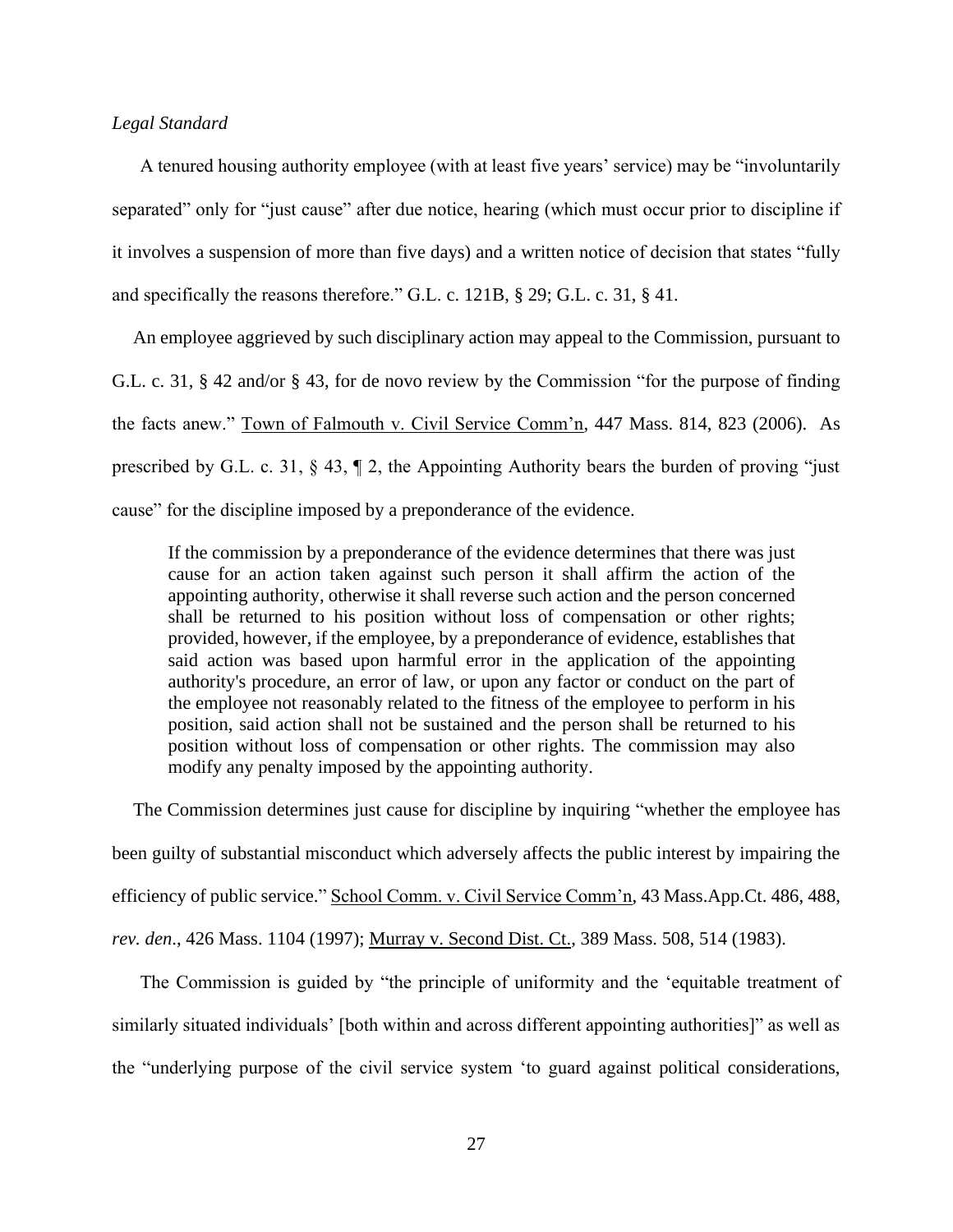favoritism and bias in governmental employment decisions." Town of Falmouth v. Civil Service Comm'n, 447 Mass. 814, 823 (2006) and cases cited. *See also* Town of Brookline v. Alston, 487 Mass. 278 (2021)(analyzing broad scope of the Commission's jurisdiction to enforce basic merit principles under civil service law); Commissioners of Civil Service v. Municipal Ct., 359 Mass. 211, 214 (1971) (appointing authority must provide "adequate reasons sufficiently supported by credible evidence, when weighed by an unprejudiced mind; guided by common sense and by correct rules of law" for discharge of public employee), citing Selectmen of Wakefield v. Judge of First Dist. Ct., 262 Mass. 477, 482 (1928) (justification for discharge of public employee requires proof by a preponderance of evidence of "proper cause" for removal made in good faith). It is also a basic tenet of merit principles, which govern civil service law, that discipline must be remedial, not punitive, designed to "correct inadequate performance" and "[only] separating employees whose inadequate performance cannot be corrected." G.L. c. 31, § 1.

Section 43 of G.L. c. 31 also vests the Commission with "considerable discretion" to affirm, vacate or modify discipline but that discretion is "not without bounds" and requires sound explanation for doing so. *See, e.g.*, Police Comm'r v. Civil Service Comm'n, 39 Mass. App. Ct. 594, 600 (1996) ("The power accorded to the commission to modify penalties must not be confused with the power to impose penalties ab initio . . . accorded the appointing authority"). *See also* Town of Falmouth v. Civil Service Comm'n, 447 Mass. 814, 823 (2006), quoting Watertown v. Arria, 16 Mass. App. Ct. 331, 334 (1983).

#### *Analysis*

#### Appeal of *Suspension* pursuant to G.L. c. 31, § 42

Although not specifically alleged in the initial appeal and not the focus of the appeal before the Commission per se, the Appellant challenged the *suspension* imposed on him during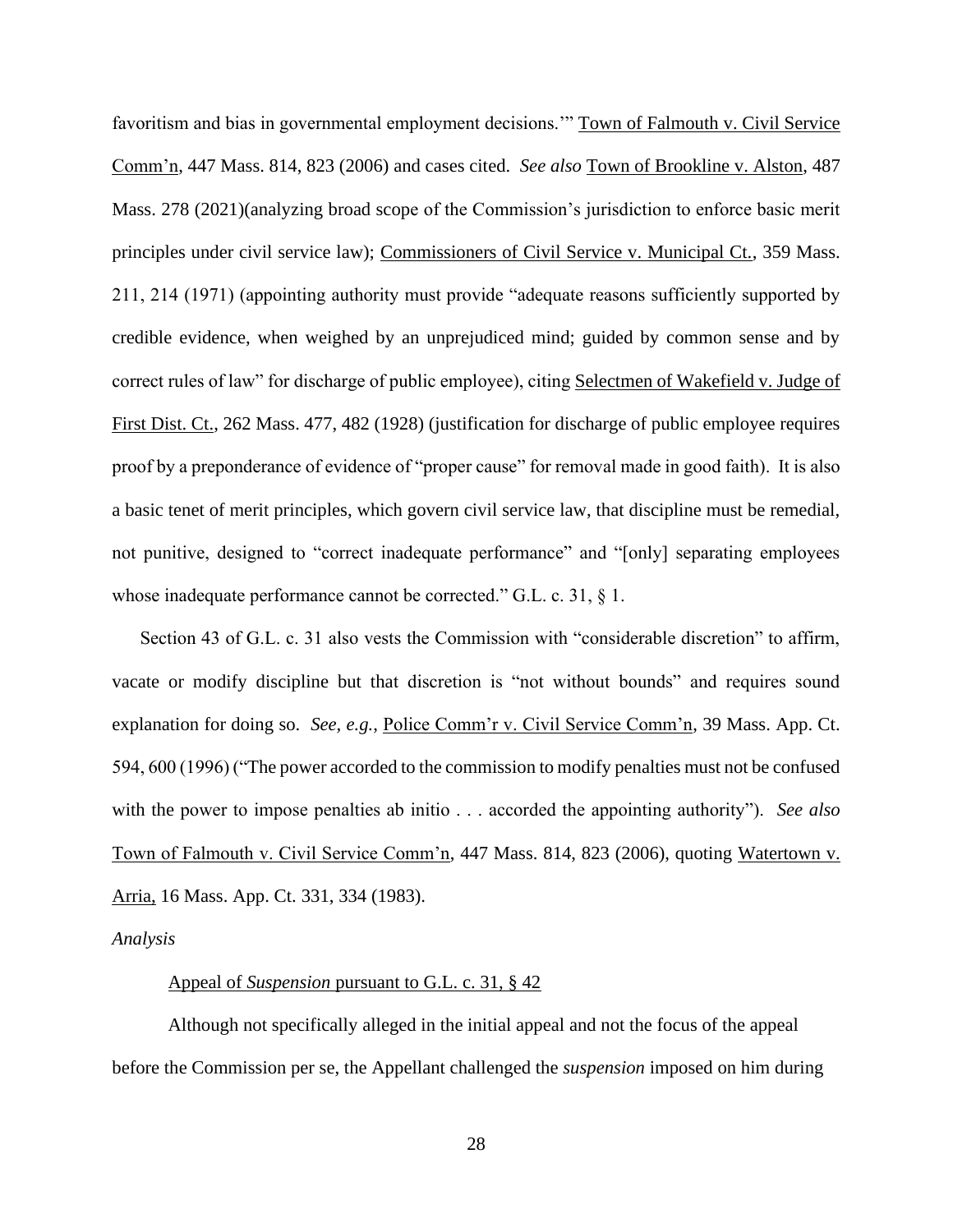the hearing of this *termination* appeal, claiming that the Authority failed to follow the necessary due process requirements of G.L. c. 31, § 41. During their August 22, 2019 meeting, Executive Director Wallace informed Mr. Flynn that he was "suspended indefinitely" as of that date and that a termination hearing would be scheduled for the following week. Executive Director Wallace did not state how long the suspension was set to last, other than that it was immediate and indefinite. Ultimately, Mr. Flynn's suspension lasted six (6) days since he was terminated on day 6 (the calculation of which excludes Saturdays, Sundays, and holidays per the statute). In the Appellant's post hearing brief, he claimed that the suspension he received prior to his termination hearing should be reversed and compensation awarded to him for the Authority's failure to follow the requirements of GL c. 31, § 41. I agree.

Just as with a termination, a suspension of a tenured employee for more than five (5) days requires that an Appointing Authority follow the procedures set forth in G.L. c. 31, § 41, to include written notice by the Authority, which includes the contemplated action, the specific reason for the action, and a copy of the statutes; the employee shall also be given a full hearing concerning such reasons before the appointing authority. With regards to the suspension of Mr. Flynn, none of these procedural steps were afforded to him prior to his suspension. Unlike the steps the Authority took prior to his Termination Hearing - which included advanced verbal notice of the hearing, the offer to hand-deliver written notice of the hearing, the mailing of the notice, the offer to resign, the production of witness statements and disciplinary reports one week prior to the termination hearing, and a meeting with the Executive Director one week prior to the hearing - none of these steps were taken prior to Mr. Flynn's suspension, which lasted from August 22, 2019 to August 30, 2019 (the date of the termination hearing). As such, I find that the Lowell Housing Authority has failed to meet its burden under the statute to uphold Appellant's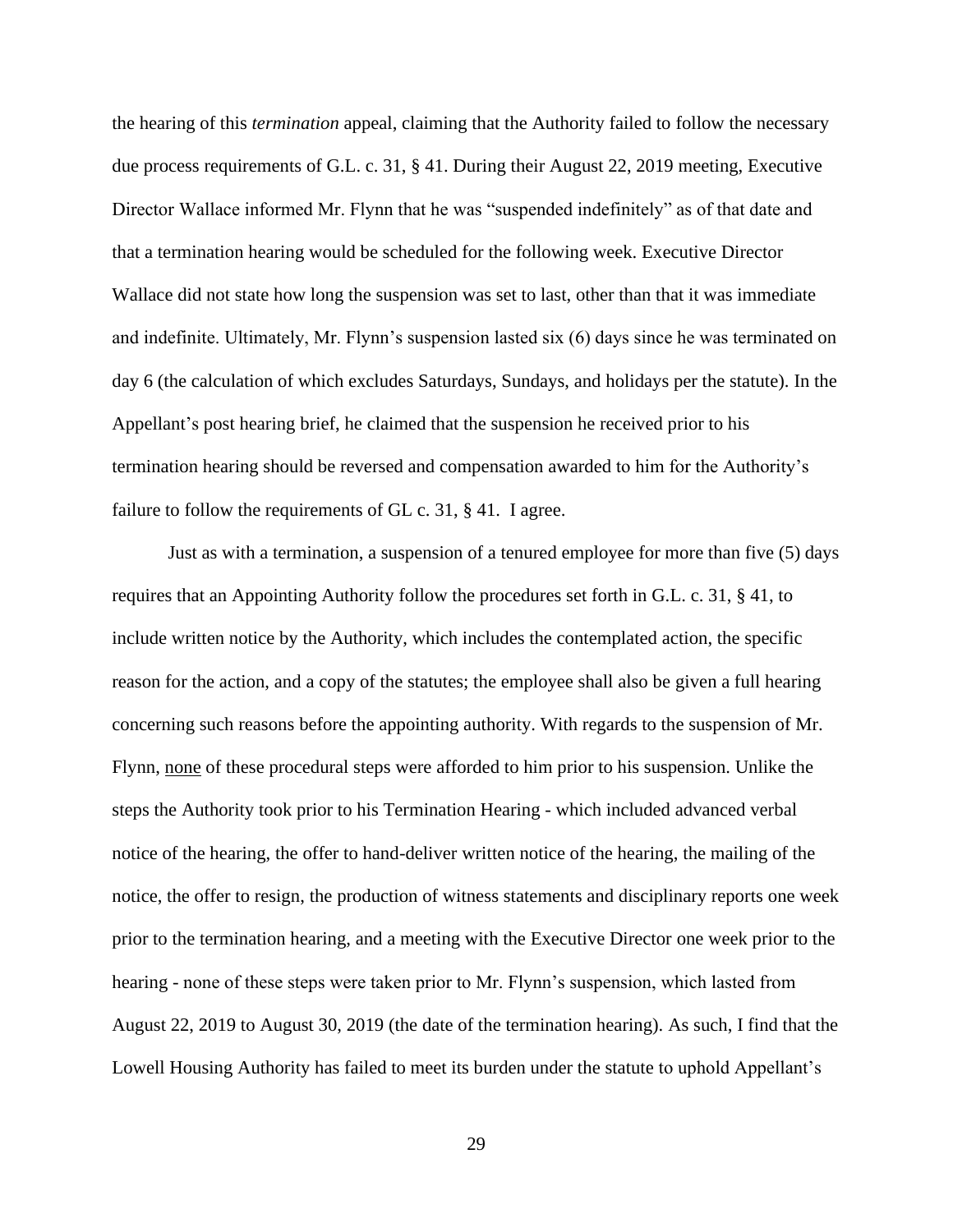*suspension* since, at the very least, no hearing was ever afforded to the Appellant prior to the suspension and his rights have been prejudiced thereby.

### Appeal of *Termination* pursuant to G.L. c. 31, § 42

The Respondent has established by a preponderance of the evidence that it had just cause to terminate the Appellant's employment. The Appellant's arguments to the contrary lack merit.

The Appellant avers that his appeal of his *termination* before the Commission should be allowed due to the Respondent's failure to comply with G.L. c. 31, §41 and that he was prejudiced by the Authority's failure to comply. Specifically, Mr. Flynn contends that the Authority failed to deliver the notice of termination hearing within three (3) days before the August 30, 2019 termination hearing, the Authority failed to give specific enough reasons for his potential firing in the Notice of Hearing, and it failed to provide copies of, or refer to G.L. c. 31, §§ 41-45. Lastly, the Appellant claims that since the Appointing Authority, more specifically the Executive Director, was not the official who notified Mr. Flynn of the hearing (as the Assistant Executive Director did) then the notice is null and void. In sum, the Appellant asserts that he was not given a hearing pursuant to G.L. c 31, § 41.

While the Appellant contends that he was not provided a hearing pursuant to G.L. c. 31, § 41, the case law is clear that the hearing required is not to be conducted in the vein of a trial. *See, e.g.,* Chmielewski v. Massachusetts Office of Commr. of Probation*,* 513 F. 3d. 309, 316 (1st Cir. 2008) ("The termination hearing is not a court of law, and the same level of process is not required."). The Commission has recognized that the §41 hearing "is often a mere formality preceding the de novo, "disinterested", review at the Commission level. Villare v. Town of North Reading, 8 MCSR 44 (1995). This is buttressed by extensive case law, which makes clear that the purpose of the § 41 hearing is to "give the employee an opportunity to notice and present his side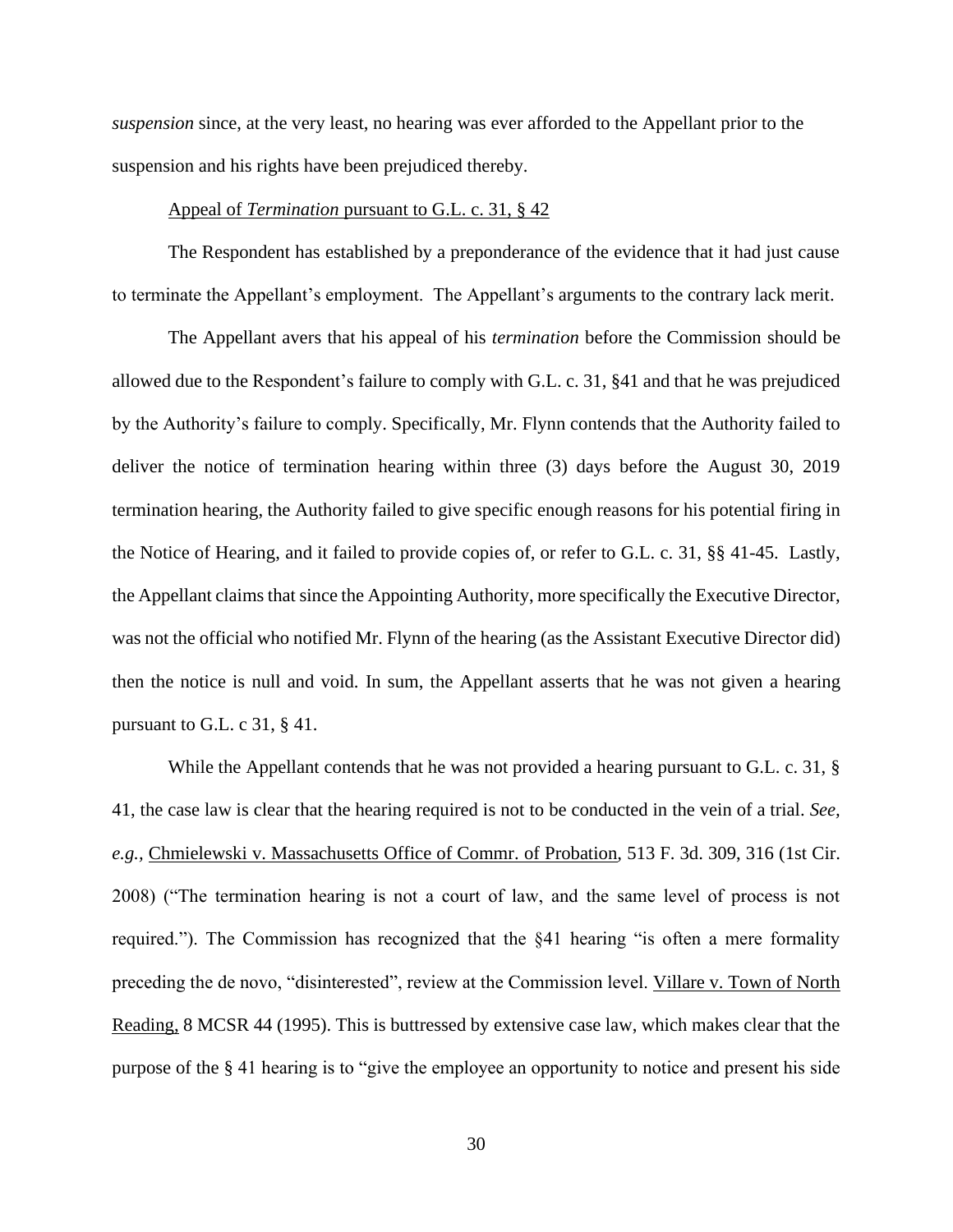of the story", i.e., because the employee has "extensive post-deprivation remedies" in the form of a § 43 hearing before the Commission. Id*.* There is no requirement in the statute that the local hearing officer be impartial, pretrial discovery is not permitted, the rules of evidence do not apply (even at the agency level) except with regard to the rules of privilege, and the employee has no right to subpoena witnesses to appear before the hearing officer. *See, e.g*., Chmielewski at 318, G.L. c. 30A, § 11 (formal rules of evidence do not apply before agencies, including the Commission); G.L. c. 233, § 8 (permitting, but not requiring, a Board of Selectman to summons a witness to a public hearing if they choose).

The Appellant indicated that he received the notice of the Authority's hearing but not until the hearing was held, although he did not indicate the date that he received it. The Authority admits that the written Notice of Hearing was not mailed until August 27, 2019 even though the Termination Hearing was held on August 30, 2019. The Authority did not mail the Notice as early as it should have because it had offered Mr. Flynn the option to resign on August 22, 2019 and, according to the union, Mr. Flynn was thinking about it over the course of that weekend. Mr. Flynn never offered his resignation. The Authority should have mailed the notice of hearing at its earliest opportunity; however, I find that, for many reasons, Mr. Flynn was not prejudiced thereby because, by his own admission, the Appellant knew about the scheduling of his local disciplinary hearing well in advance of the three (3)-day requirement because the union told him and had given him the documents that the Authority offered at the hearing. Mr. Flynn knew as early as August 22, 2019 (8 days prior to the hearing), that a termination hearing was going to be scheduled by the Appointing Authority for the following week, since the Executive Director told him of that fact at their in-person meeting on August 22. The Authority informed the union of the hearing date as early as August 23, 2019, seven (7) days prior to the hearing.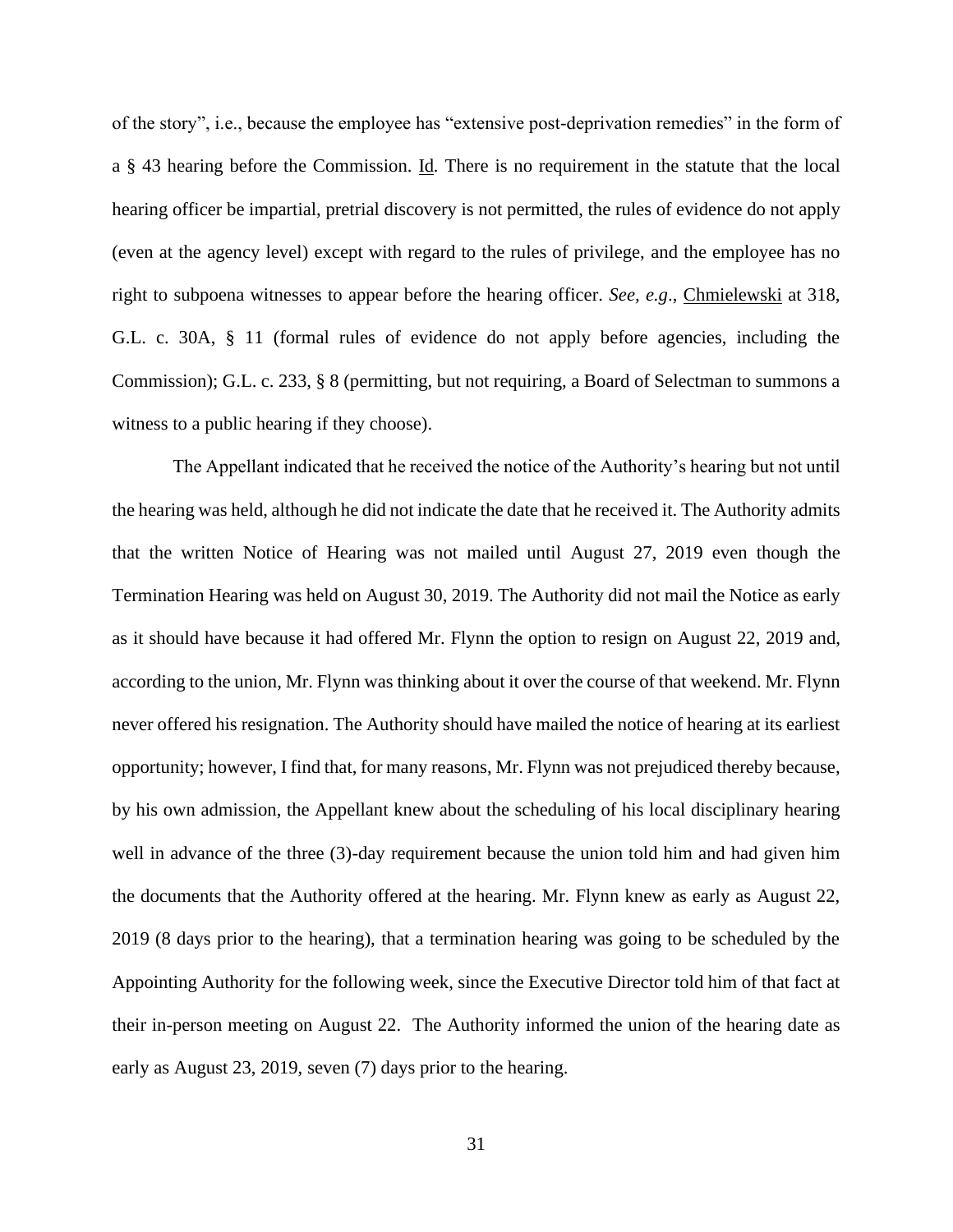Additionally, as early as Friday, August 23, 2019, the Authority tried to accommodate the Appellant with service in-hand of written Notice of Hearing by contacting the Union representatives, inquiring of them where the best place to personally serve Mr. Flynn with notice. Mr. Flynn *refused* to have the Notice delivered to his local address. He also *refused*, in the alternative, to pick up the Notice at the Authority. Instead, he asked that the Notice be mailed to him at an out of state PO Box. Mr. Flynn cannot complain of a flawed notice when he was the one who caused the flaw. Having unclean hands, and knowing that the Appellant knew the date, time location and substance of the Authority hearing, and having actually attended the hearing, the Appellant was not prejudiced by the apparent untimely written notice.

Mr. Flynn also contends that the content of the Notice of Hearing itself was insufficient to satisfy the requirements of the statute since, he alleges, it did not adequately inform him of the specific allegations against him and it failed to include reference to Civil Service law. The introductory sentence of the Notice states: "[d]ue to an incident that occurred on Friday, August 16, 2019, a termination hearing has been scheduled for Friday, August 30, 2019 at 10 AM EST." By his own admission, Mr. Flynn stated that he knew exactly what the termination hearing was about when he arrived at the hearing. Furthermore, he was aware of the Assistant Property Manager's allegations against him since he attended a meeting with the Executive Director, the Assistant Executive Director, and the Union President on August 22, 2019. At that meeting, Mr. Flynn was provided the opportunity to review the Assistant Manager's narrative statement and the Property Manager's disciplinary form and was given the opportunity to make a statement. Both he and the Union declined to make any statement.

Prior to this August 22, 2019 meeting with the Executive Director, the Appellant also was made aware of the details of the allegations against him when he spoke to the Union President by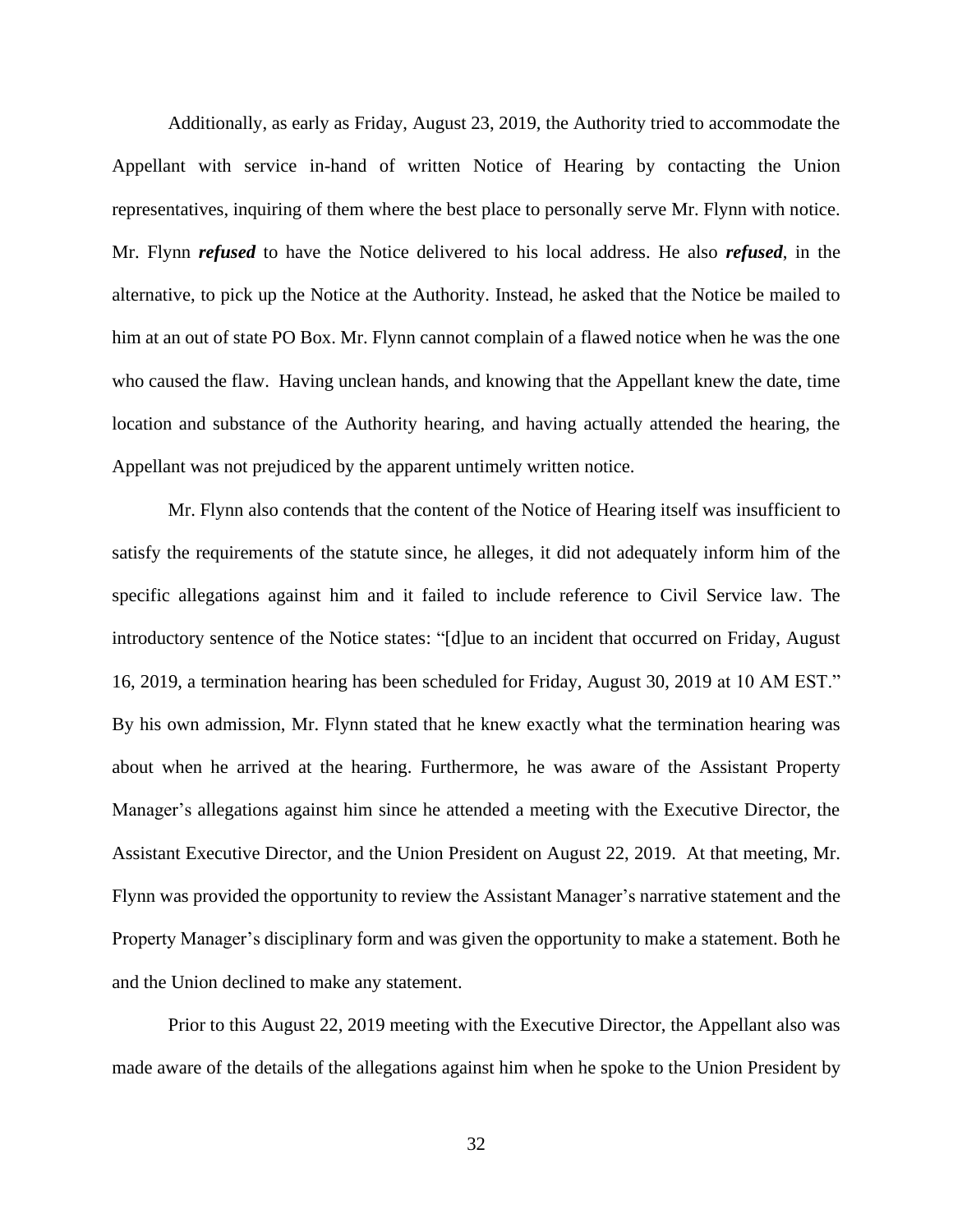telephone. The Appellant further admits that on Monday, August 26, 2019, he met with the Union President at the Appellant's house, wherein he was provided a packet of documentary evidence from the Authority which detailed the allegations against him by Ms. Gomes and Ms. Ryan, including which portions of the rules of conduct he was alleged to have violated, the offer to resign, and his prior discipline. In addition, the Appellant had spoken with Ms. Ryan about exactly what Ms. Gomes told her (Ms. Ryan) on August 21. The Appellant was nonchalant about the allegations by Ms. Gomes and stated, "oh that?" It was during this discussion that Ms. Ryan showed him her disciplinary form, which outlined the sections of the rules of conduct that he allegedly violated. The Appellant refused to sign the disciplinary form.

Between the Appellant's communications with Ms. Ryan, Dr. Wallace, Mr. Garvey, and his union representatives, along with the detailed documents provided to him in advance of the hearing, which were entered into the Authority's hearing record, I find it abundantly clear that the Appellant was fully aware of the allegations against him prior to the hearing and that he did not avail himself of the opportunity to present his views at the Authority hearing. Under similar circumstances, courts have found that due process has been observed. *See, e.g.,* Hall-Brewster v. BPD*,* 96 Mass.App.Ct. 12 (2019)(pre-deprivation proceeding is an initial check against mistaken decisions, a determination of whether there are reasonable grounds to believe that the charges against a public employee are true and support the proposed action); Perkins v. City of Attleboro*,*  969 F.Supp.2d 158 (D. Mass. 2013) ("due process is flexible and calls for such procedural protections as the particular situation demands" and Deputy Chief's gathering of written statements, meeting with the plaintiff prior to any adverse employment action being taken, and appeal to the Commission with a hearing was adequate process); Cleveland Bd. of Education v. Loudermill*,* 470 U.S. 532, 545 1985)(pre-deprivation hearing need not be elaborate and, where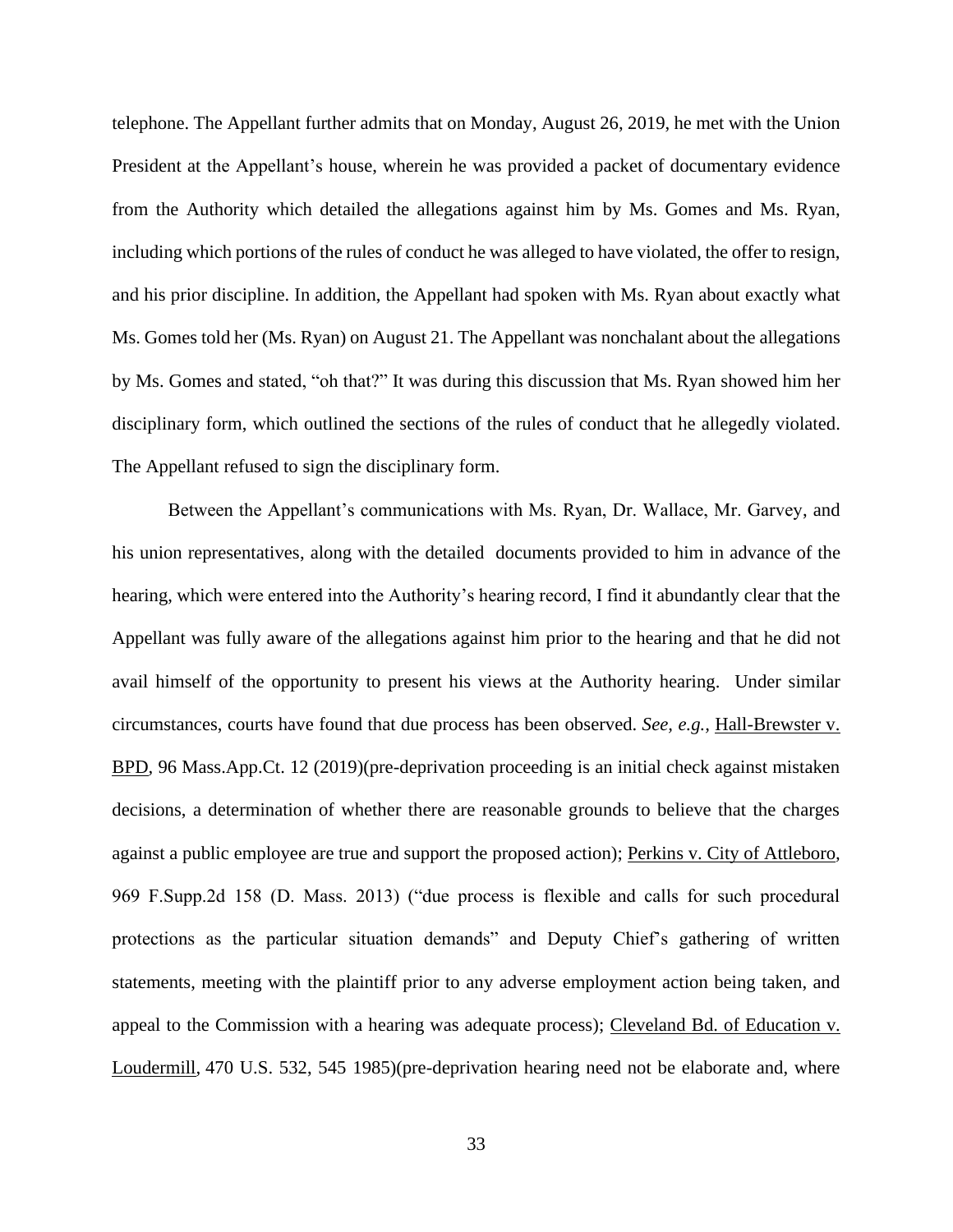more comprehensive post-termination procedures are available, the pre-termination hearing need only provide 'an initial check against mistaken decisions).

The Appellant's assertion that the Authority hearing notice was flawed because it did not include a reference to G.L. c. 31, §§ 41-45 or attach those statutes lacks merit. Such notice is required when the appointing authority notifies an appellant of its decision following a hearing, not in the notice of hearing. The Authority appropriately referred to G.L. c. 31, §§ 41-45 in the notice of termination sent to the Appellant. When the Appellant was asked at the Civil Service Commission hearing if the termination notice sent to him after the Authority hearing included copies of G.L. c. 31, §§ 41-45, he cagily responded that he was "not positive". However, the Appellant timely filed an appeal with the Civil Service Commission following his termination.

Additionally, I find that the Assistant Executive Director Garvey was fully authorized by Executive Director Wallace to send the Notice of Termination to Mr. Flynn, serve as the Hearing Officer at the termination hearing, and send notice of Mr. Flynn's official termination, which was decided by the Executive Director, following the hearing. In short, there was no failure to provide a full hearing and no prejudice to the Appellant that would support reversal of the Authority's termination of the Appellant's employment pursuant to G.L. c. 31, § 42.

### Appeal of *Termination* pursuant to GL c. 31, § 43

By a preponderance of the evidence, the Authority has established that Mr. Flynn engaged in substantial misconduct on August 16, 2019 that adversely affects the public interest. The Authority presented abundant credible evidence that Mr. Flynn refused to follow Assistant Property Manager Gomes's instructions to fix a broken light switch. I find that Ms. Gomes's testimony is credible in that she provided consistent testimony in a thoroughly professional and even-handed manner, exhibiting no bias toward the Appellant. By contrast, the Appellant's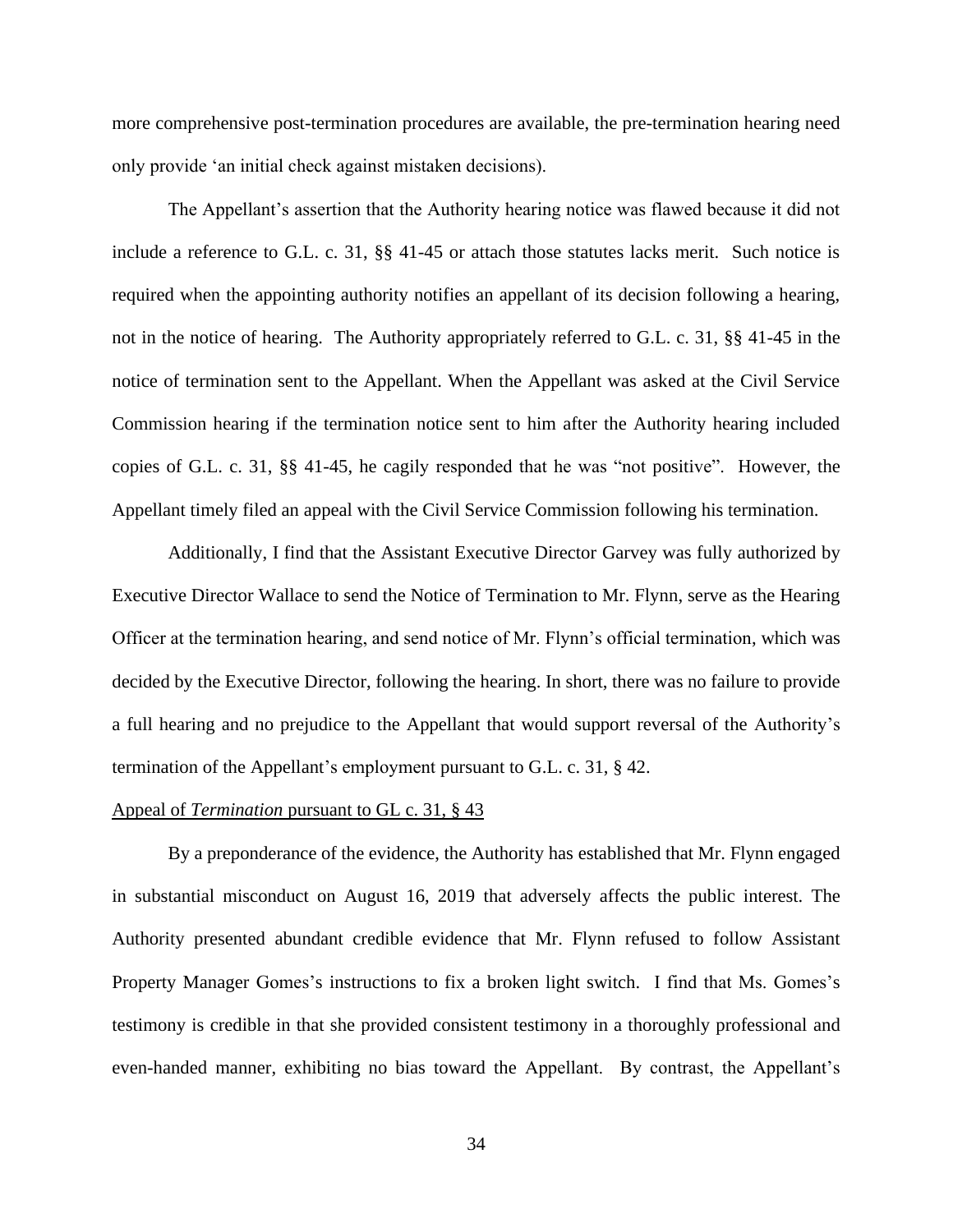testimony had limited credibility in that he provided inconsistent, if not conflicting, accounts of what he said and did or did not say and do, what Ms. Gomes said or did or did not say or do, or what the union representatives said or did or did not say or do. Further, the Appellant's memory of previous discipline was remarkably limited. Ms. Ryan was not onsite the morning of August 16, 2019 and, pursuant to the longstanding rules of conduct, Ms. Gomes was to assume Ms. Ryan's responsibilities. Ms. Gomes asked Mr. Flynn three times to fix a broken light switch, which she deemed urgent based on her experience. She was concerned that the light switch could pose a risk of electric shock if any wires were sticking out. The work order for the light switch denotes that she deemed it an "emergency." Mr. Flynn contends that he was working on a "priority" in another unit involving a blocked bathroom sink. The work order for the sink was marked "routine." Twice Mr. Flynn told Ms. Gomes that if she wanted it fixed, she should fix it herself. Mr. Flynn was insubordinate to Ms. Gomes when he repeatedly refused to perform the work that Ms. Gomes requested, which conduct violated the rules of conduct in Collective Bargaining Agreement, section 18.2(2)(d).

At the time of Ms. Gomes's interaction with Mr. Flynn, just a few minutes past 9:00 AM, Mr. Flynn was in the shop/break room. His break did not begin until 9:15 AM. His shift began at 8:00 AM. He was having a coffee and a donut when Ms. Gomes entered the room. He jumped up, as if he was startled. Ms. Gomes did not expect anyone to be in the shop/break room, given the time. The Appellant admits he was in the break room, having coffee, waiting for a coworker to arrive from another AMP to assist him with repairing a sink clog in one of the apartments. The Appellant's conduct in this regard violated the rules of conduct regarding an unauthorized absence from work, pursuant to section 18.2(2)(d) of the rules of conduct.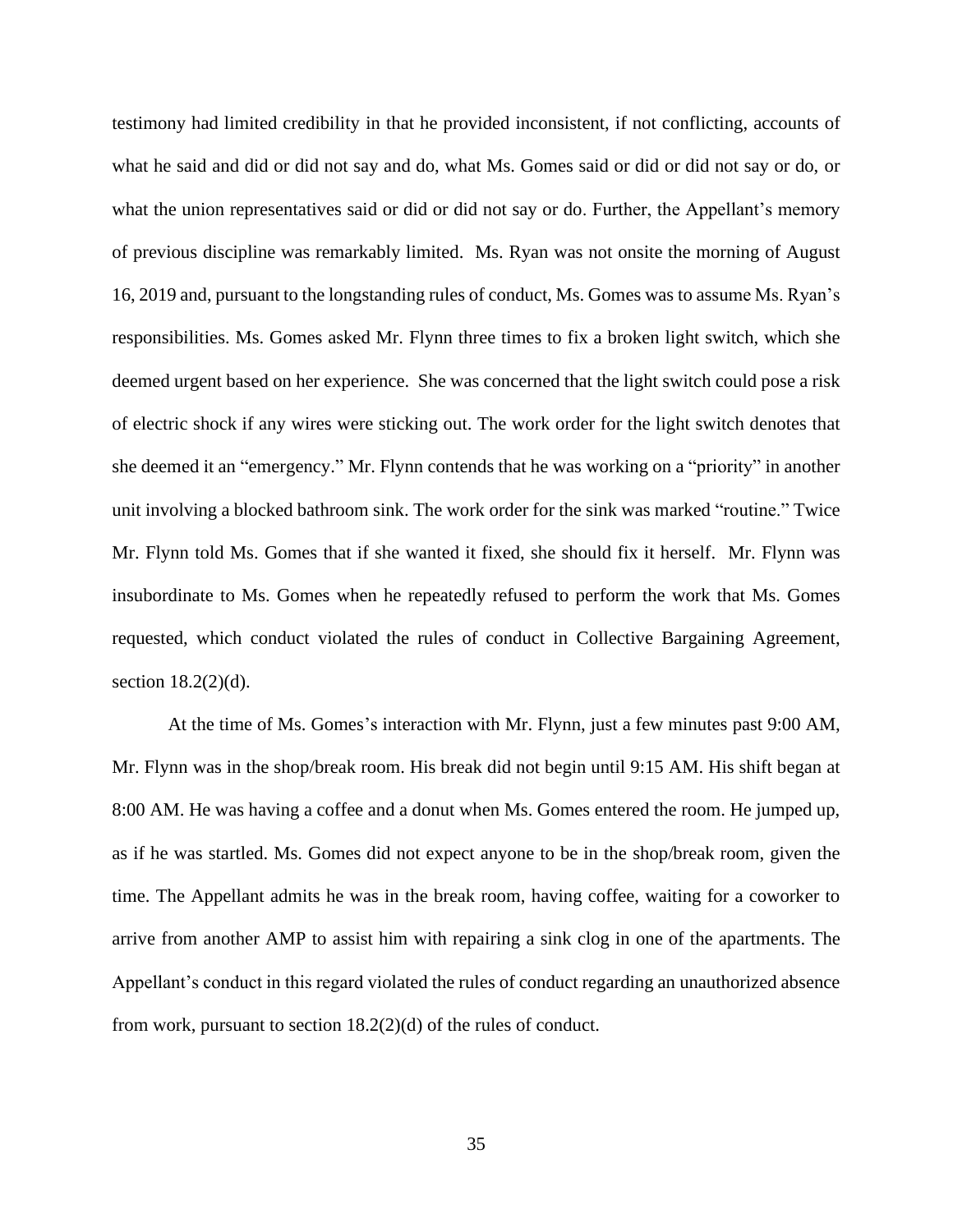Ms. Gomes had not had an issue with any other employee that would cause her to write the employee up for discipline. She had never worked with Mr. Flynn before. Immediately after she left Mr. Flynn in the shop/break room, she texted her supervisor, Ms. Ryan, because she was shocked and rattled. In addition, Ms. Gomes also told Assistant Superintendent of Facilities Brian Dean and the Superintendent of Facilities, Brian Moriarty what had occurred. They, in turn, informed the Assistant Executive Director a couple days later when he returned to work, who in turn, informed the Executive Director on August 21, 2019.

Given Mr. Flynn's extensive disciplinary history with the Authority, the Authority had just cause to terminate Mr. Flynn's employment for his most recent misconduct. Prior to this 2019 incident, Mr. Flynn had been suspended without pay for a total of fifty-nine (59) working days. He has been suspended for a multitude of violations of the Collective Bargaining Agreement rules of conduct, including engaging in offensive and undesirable conduct; using profane language; sexual harassment in the workplace; excessive sick leave usage; knowingly falsifying Authority records; misuse of Authority property; failing to perform tasks efficiently; unauthorized absence; dishonesty; and criminal, infamous, dishonest or notoriously disgraceful conduct. Additionally, Mr. Flynn has been issued multiple warnings and reprimands for conduct that did not meet the Authority's standards of conduct. Furthermore, the Appellant has had more instance of discipline than any other Authority employee at the time his employment was terminated. Finally, he is the only employee at the Authority to ever be subject to a Last Chance Agreement, never mind two (2) of them.

The Appellant alleges that he was terminated not because of his conduct but because he had requested leave under the federal Family and Medical Leave Act (FMLA) a month earlier. Mr. Flynn had been granted intermittent FMLA leave in the past, including years when he had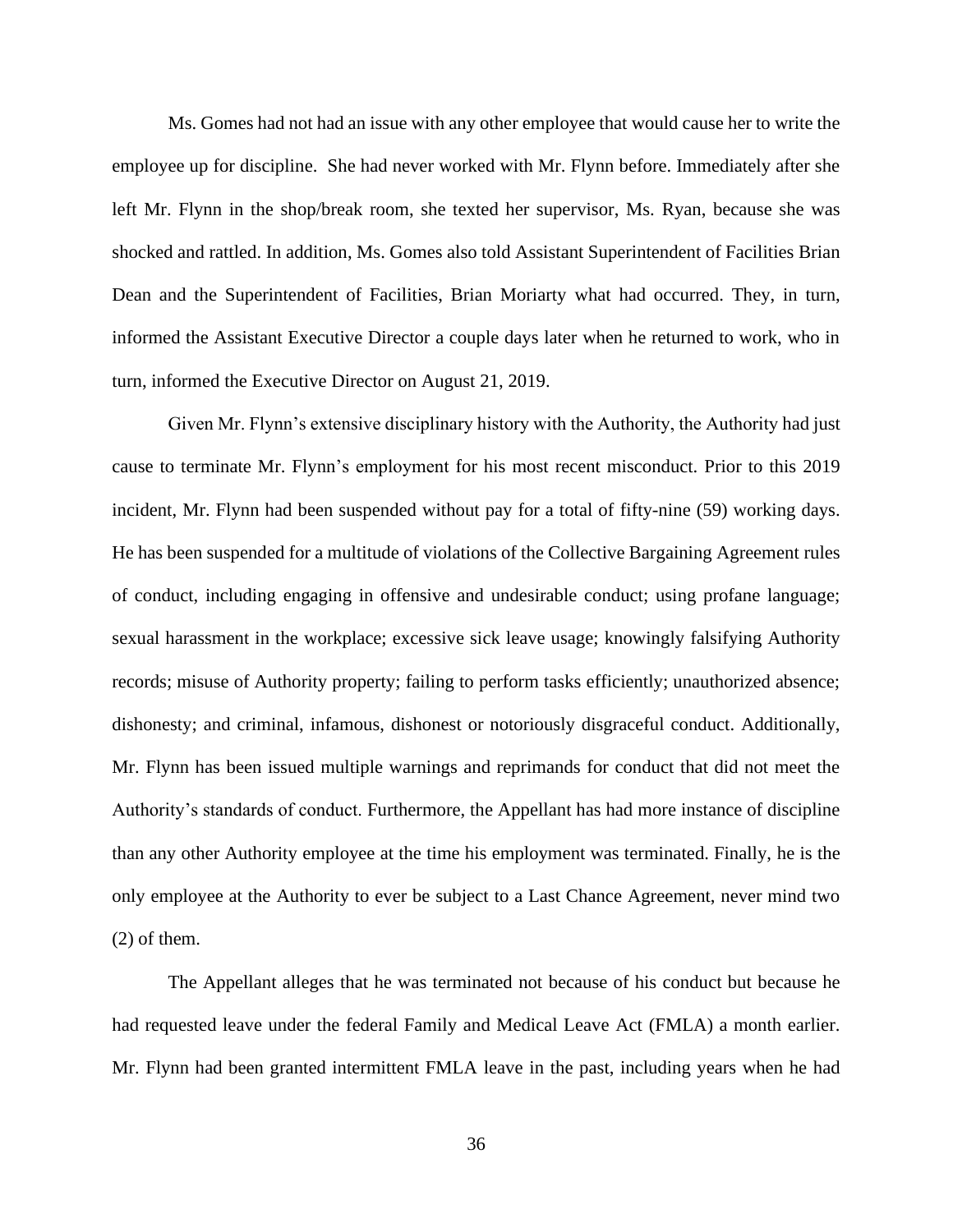been disciplined previously for conduct that did not meet the rules of conduct. It appears that the Authority has been more than forgiving of Mr. Flynn's conduct since his hiring in 2001. I am unpersuaded that the Authority is using this instance of misconduct as pretext for wanting to terminate Mr. Flynn for FMLA usage. The Assistant Executive Director and the Executive Director, longtime employees of the Authority, testified that at no time was the Appellant's FMLA usage discussed relative to terminating Mr. Flynn. I credit their testimony. The Appellant offered no credible, persuasive evidence to the contrary that plausibly infers that the Authority's termination of Mr. Flynn was motivated by any reason than his misconduct, and was not related to his FMLA usage or for any other pretextual reasons.

Similarly, I am unpersuaded that Mr. Flynn was treated differently than other similarly situated employees who have been disciplined by the Authority. An Authority witness testified that no single employee has been disciplined as many times as Mr. Flynn. The Appellant avers that Employee A was also disciplined for insubordination (like the Appellant) and for other charges and yet he was only suspended for five (5) days. However, Employee A had a clean discipline history for twenty-five (25) years at the Authority. Further, Employee A was not under a Last Chance Agreement when he received his discipline, unlike Mr. Flynn. That the Authority never acted upon the Appellant's first Last Chance Agreement with termination, given Mr. Flynn was disciplined with warnings and suspensions after the *first* last chance agreement, is a testament to the Authority's patience. On August 16, 2019, the Appellant refused to respond to a work order involving an electric switch after having been asked three (3) times by his supervisor to respond to it. His response to his supervisor was that if she wanted it done, to do it herself. I find that the Appellant's misconduct merits discipline and, in consideration of his lengthy discipline history and violation of the 2017 Last Chance Agreement, his August 2019 misconduct provides just cause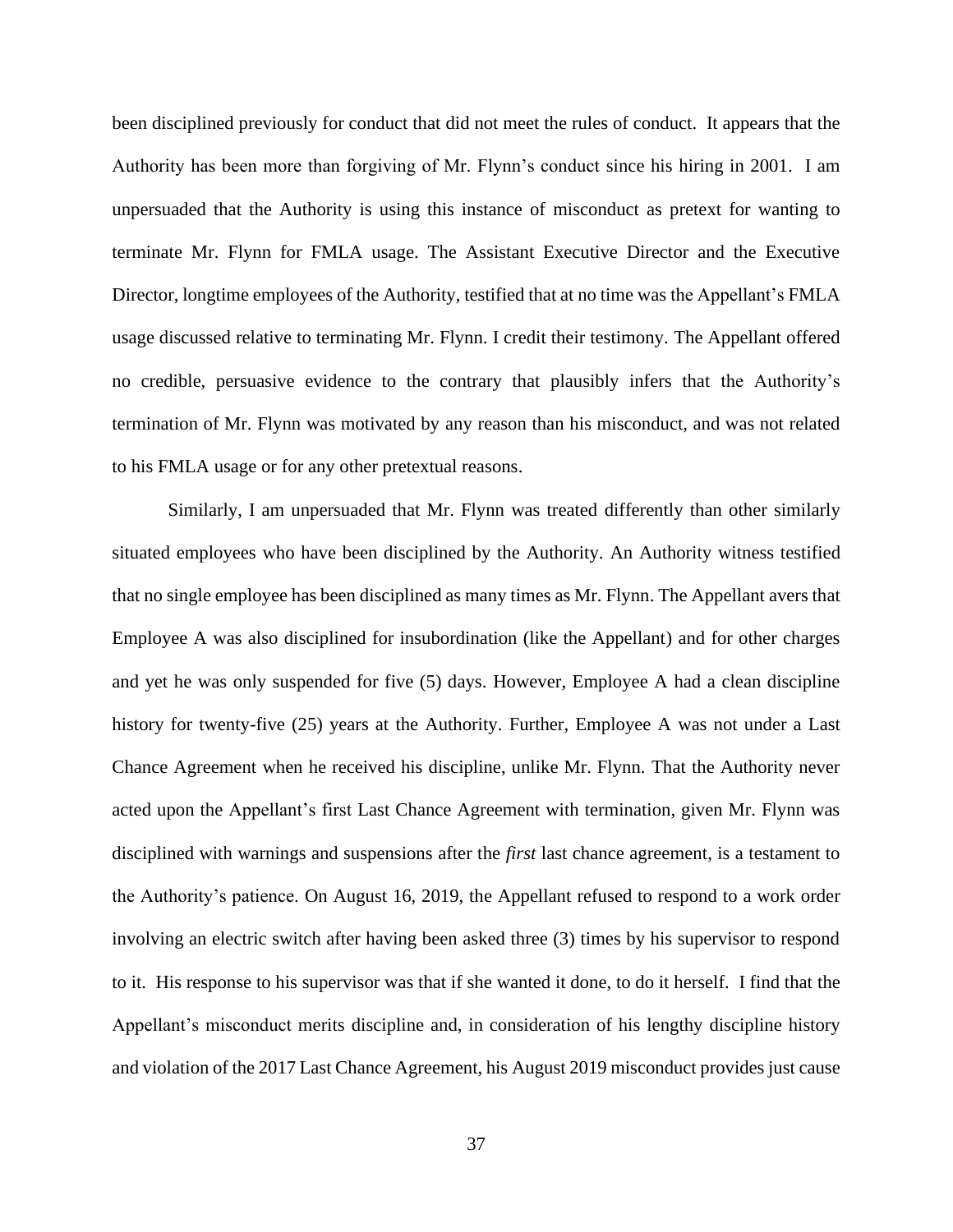for his termination. Finding no bias or other inappropriate motive in this matter, modification of the discipline issued is not warranted.

# *Conclusion*

For all of the foregoing reasons, the Appellant's appeal of his *termination* pursuant to Section 43 of G.L. c. 31, under Docket No. D-19-194 is *denied.*

The Appellant's appeal of procedural error pursuant to Section 42 of G.L. c. 31, with respect to his eight (8)-day suspension without a prior hearing, is allowed. The Commission finds that the Appellant was not afforded his G.L. c. 31, § 41 rights relative to his indefinite *suspension* by the Respondent and it orders that the Respondent restore the Appellant's loss of compensation and benefits as required by civil service law for the eight (8) days he was suspended before his employment was terminated.

Civil Service Commission

*/s/ Cynthia A. Ittleman* Cynthia A. Ittleman Commissioner

By a vote of the Civil Service Commission (Bowman, Chair; Camuso, Ittleman, Stein and Tivnan, Commissioners) on March 10, 2022.

Either party may file a motion for reconsideration within ten days of the receipt of this Commission order or decision. Under the pertinent provisions of the Code of Mass. Regulations, 801 CMR 1.01(7)(l), the motion must identify a clerical or mechanical error in this order or decision or a significant factor the Agency or the Presiding Officer may have overlooked in deciding the case. A motion for reconsideration does not toll the statutorily prescribed thirty-day time limit for seeking judicial review of this Commission order or decision.

Under the provisions of G.L c. 31, § 44, any party aggrieved by this Commission order or decision may initiate proceedings for judicial review under G.L. c. 30A, § 14 in the superior court within thirty (30) days after receipt of this order or decision. Commencement of such proceeding shall not, unless specifically ordered by the court, operate as a stay of this Commission order or decision. After initiating proceedings for judicial review in Superior Court, the plaintiff, or his / her attorney, is required to serve a copy of the summons and complaint upon the Boston office of the Attorney General of the Commonwealth, with a copy to the Civil Service Commission, in the time and in the manner prescribed by Mass. R. Civ. P. 4(d).